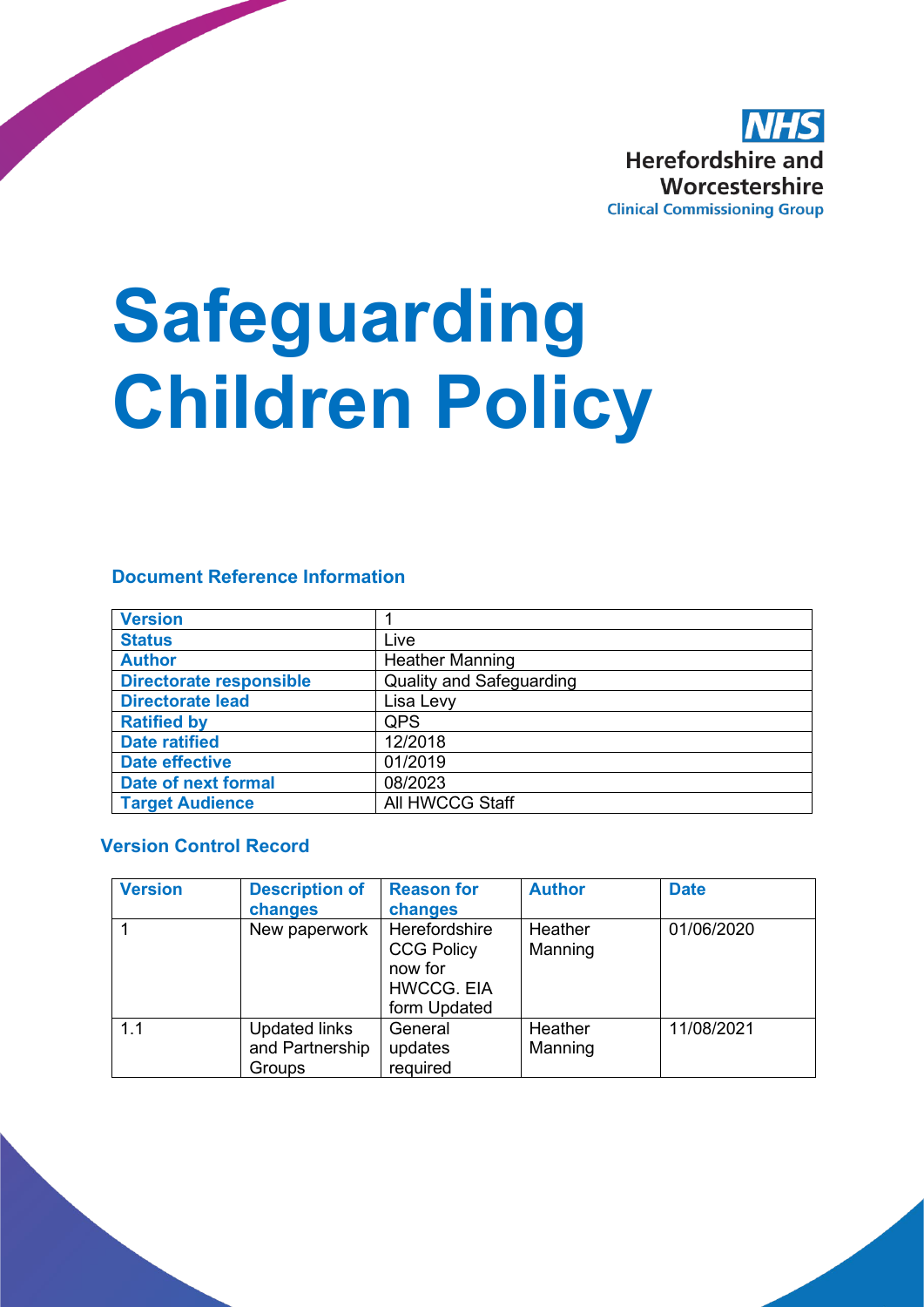## **Contents**

|                                   | 1. Introduction                                                        | 3              |  |
|-----------------------------------|------------------------------------------------------------------------|----------------|--|
|                                   | 2. Policy Statement                                                    | 5              |  |
|                                   | 3. Scope of Policy                                                     | 6              |  |
|                                   | 4. NHS Requirements                                                    | $\overline{7}$ |  |
|                                   | 5. Definitions                                                         | 8              |  |
|                                   | 6. Roles and responsibilities                                          | 9              |  |
|                                   | 7. Reporting Concerns                                                  | 11             |  |
|                                   | 8. The National Prevent Strategy and the Prevent and Channel Duties    | 12             |  |
|                                   | 9. Information Governance                                              | 13             |  |
|                                   | 10. Staff Training                                                     | 14             |  |
|                                   | 11. Governing Body Responsibilities                                    | 15             |  |
|                                   | 12. Commissioning Arrangements                                         | 17             |  |
|                                   | 13. Recruitment and Personnel                                          | 18             |  |
|                                   | 14. Clinical Governance                                                | 19             |  |
|                                   | 15. Support and Supervision                                            | 20             |  |
|                                   | 16. Staff Accused/Suspected of Harming a Child                         | 21             |  |
|                                   | 17. Child Safeguarding Practice Reviews                                | 22             |  |
|                                   | 18. Review and Maintenance of the Policy                               | 23             |  |
|                                   | 19. Equality Statement                                                 | 24             |  |
|                                   | Appendix 1: Accountability Structure for HWCCG                         | 25             |  |
|                                   | Appendix 2: Ask Do Share - Record Model                                | 26             |  |
|                                   | Appendix 3: In the event of Child Safeguarding concerns please contact | 27             |  |
| References and Bibliography<br>28 |                                                                        |                |  |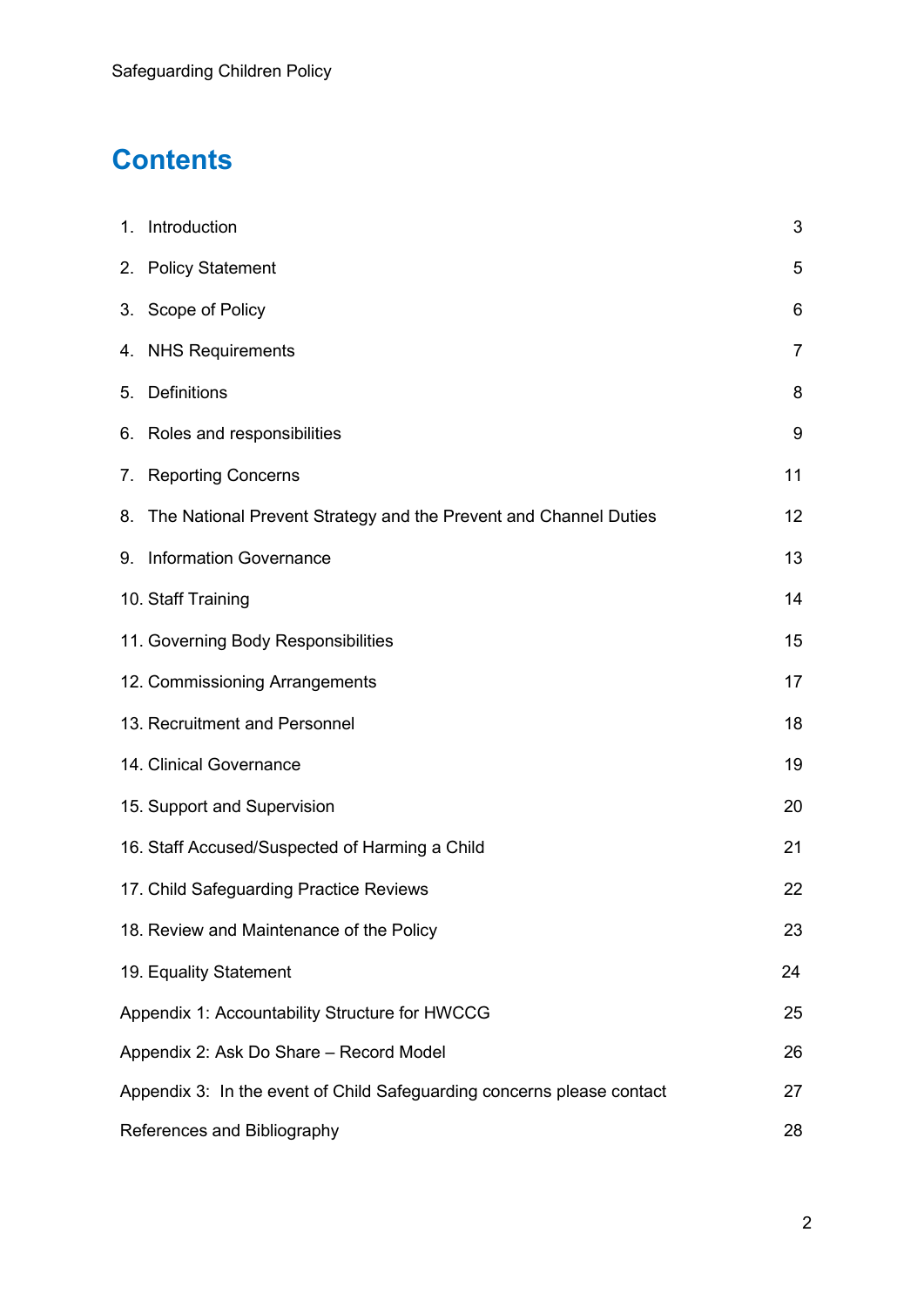#### **Introduction**

- **1.1** This document defines the Safeguarding Children Policy for the Herefordshire and Worcestershire Clinical Commissioning Group, hereafter referred to as HWCCG. This policy illustrates the requirements and compliance with legislative duties to safeguard children. It is applicable to all HWCCG staff and all independent contracted staff. All NHS providers or independent health organisations (including GP Practices) will have their own policies for safeguarding children in accordance with their own statutory responsibilities.
- **1.2** This document should be read in conjunction with:
	- Working Together to Safeguard Children, July 2018 Statutory guidance on making arrangements to safeguard and promote the welfare of children under section 11 of the Children Act 2004 [Working Together to Safeguard Children 2018 \(publishing.service.gov.uk\)](https://assets.publishing.service.gov.uk/government/uploads/system/uploads/attachment_data/file/942454/Working_together_to_safeguard_children_inter_agency_guidance.pdf)
	- Herefordshire Safeguarding Children Partnership (HSCP) Policies and **Procedures** For professionals - [Herefordshire Safeguarding](https://herefordshiresafeguardingboards.org.uk/herefordshire-safeguarding-children-partnership/for-professionals/)  [\(herefordshiresafeguardingboards.org.uk\)](https://herefordshiresafeguardingboards.org.uk/herefordshire-safeguarding-children-partnership/for-professionals/)
	- Worcestershire Safeguarding Children Partnership (WSCP) Policies and **Procedures** [Safeguarding Policies and Procedures -](https://www.safeguardingworcestershire.org.uk/wscb/professionals/safeguarding-policies-and-procedures/) Worcestershire Safeguarding Boards [\(safeguardingworcestershire.org.uk\)](https://www.safeguardingworcestershire.org.uk/wscb/professionals/safeguarding-policies-and-procedures/)
	- HWCCG Safeguarding Adults Policy [Safeguarding Adults Policy \(herefordshireandworcestershireccg.nhs.uk\)](https://herefordshireandworcestershireccg.nhs.uk/policies/safeguarding/185-hwccg-adult-safeguarding-policy/file)
	- HWCCG Management of Allegations (PiPoT) policy [PIPOT \(herefordshireandworcestershireccg.nhs.uk\)](https://herefordshireandworcestershireccg.nhs.uk/policies/safeguarding/676-policy-and-procedures-for-managing-safeguarding-allegations-against-staff-and-persons-in-position-of-trust-in-respect-of-children-young-people-and-adults-with-care-and-support-needs/file)
- **1.3** It is the intention of this policy to outline a series of principles and ways of working whilst recognising that safeguarding children is everybody's responsibility.
- **1.4** HWCCG is committed to safeguarding and promoting the welfare of children and will make arrangements for ensuring that its functions are discharged fully according to statute.

HWCCG fully recognises its responsibility for protecting and safeguarding the welfare of children and acknowledges its responsibility to take all reasonable steps to promote safe practice, to protect children and young people from harm, abuse or exploitation and to work with service providers to continually improve service quality.

**1.5** Section 11 of the Children Act 2004 sets out duties for a wide range of bodies including Health which is incorporated into the statutory guidance: "Working Together to Safeguard Children" (2018) which sets out how organisations and individuals have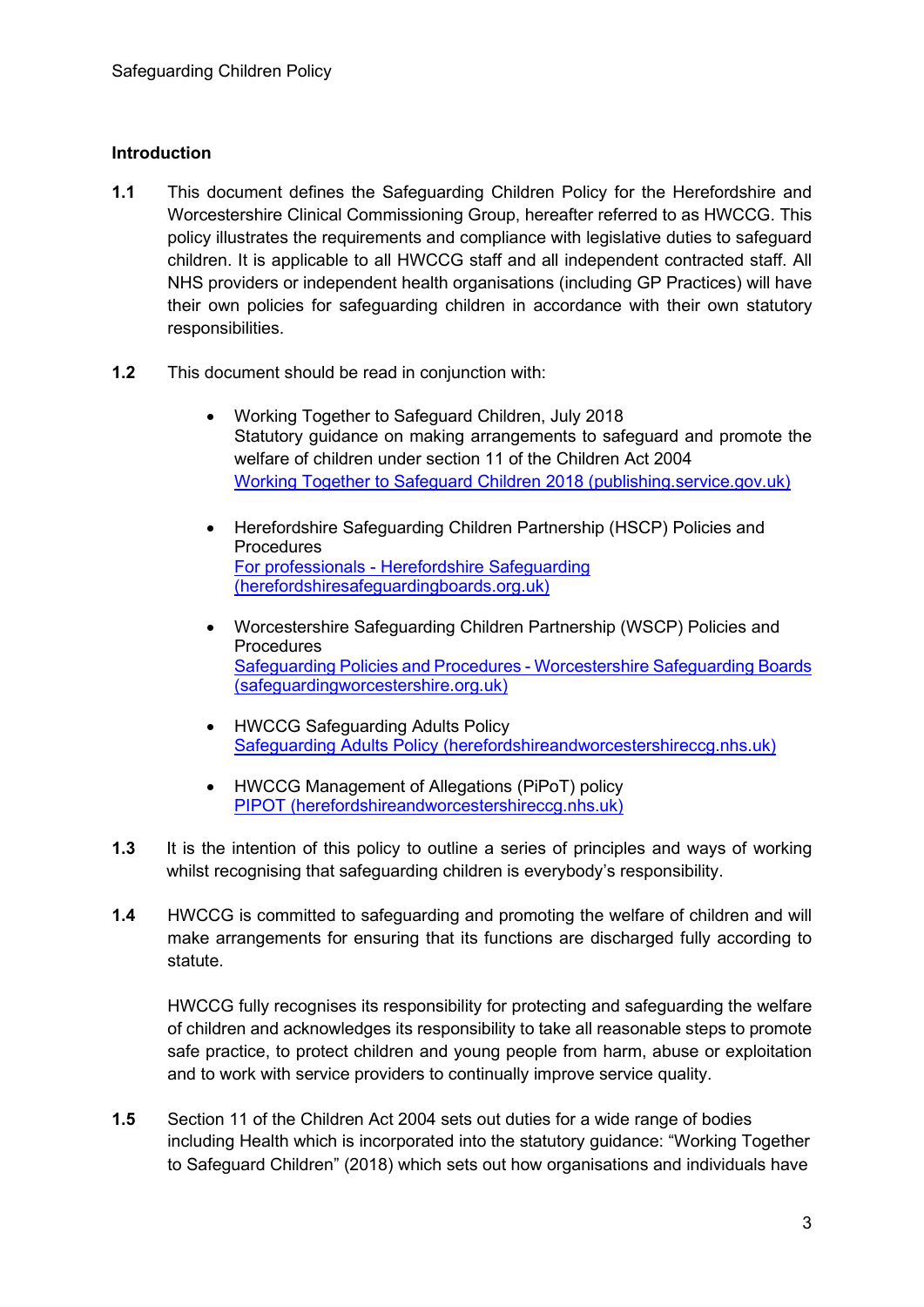a duty to work together to safeguard and promote the welfare of children. The 'Safeguarding Children, Young People and Adults at Risk in the NHS: Safeguarding Accountability and Assurance Framework' (August 2019) is the update for 'Safeguarding Vulnerable People in the NHS - Accountability and Assurance Framework' (July 2015). As before it sets out a clear framework for safeguarding including roles, duties and responsibilities of all organisations commissioning health and social care. It has built on its predecessor by strengthening the NHS commitment to promoting the safety, protection and welfare of children, young people and adults. It has been developed in partnership with professional bodies and leaders in the system, in collaboration with all who use it.

Both CCGs and NHS England and NHS Improvement are statutorily responsible for ensuring that the organisations from which they commission services provide a safe system that safeguards children (and adults) at risk of abuse and neglect. This means safeguarding and promoting the welfare of children must be an integral part of the care offered to all children and their families by all staff working within HWCCG.

This may be care offered to children, young people, families or adults who are parents or carers.

 This duty applies to commissioners, providers from whom services are commissioned and also our partner agencies. HWCCG has a Governance Framework for Safeguarding Children and Adults which shows its relationship to the wider health economy and partners.

- **1.6** In addition these duties require all agencies to have:
	- Senior management commitment to the importance of safeguarding and promoting the welfare of children
	- A clear statement of the agency's responsibilities towards child service users, available for all staff
	- A clear line of accountability within the organisation for work on safeguarding and promoting the welfare of children
	- Service development that takes account of the need to safeguard and promote welfare
	- Training on child safeguarding for all staff working with, or in contact with child service users
	- Safe recruitment procedures in place
	- Effective inter-agency working to safeguard and promote the welfare of children
	- Effective information sharing.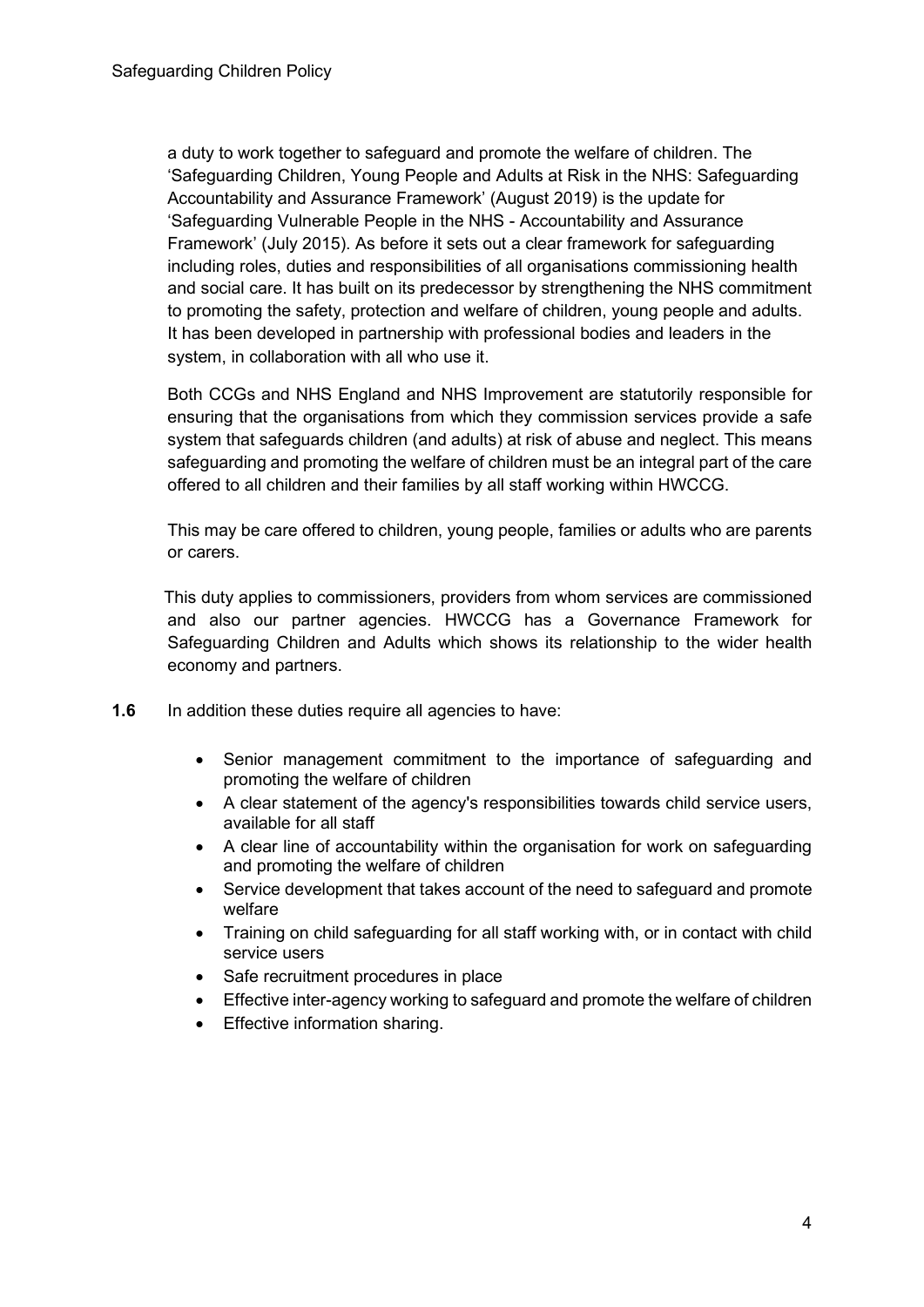#### **2 Policy Statement**

- **2.1** HWCCG will fulfil its statutory duties relating to the safety and welfare of children through the demonstration of:
	- Compliance with all statutory guidance on safeguarding children Including Children Act 2004 section 11.
	- Active partnership and co-operation with Herefordshire Safeguarding Partnership Arrangements – Herefordshire Safeguarding Children Partnership (HSCP) and Worcestershire Safeguarding Children Partnership (WSCP)
	- Ensuring that children and young people are valued, and their safety and welfare is considered at all stages of commissioning, including contracting arrangements and performance management frameworks. This will be best achieved through partnership processes across the HSCP and WSCP areas.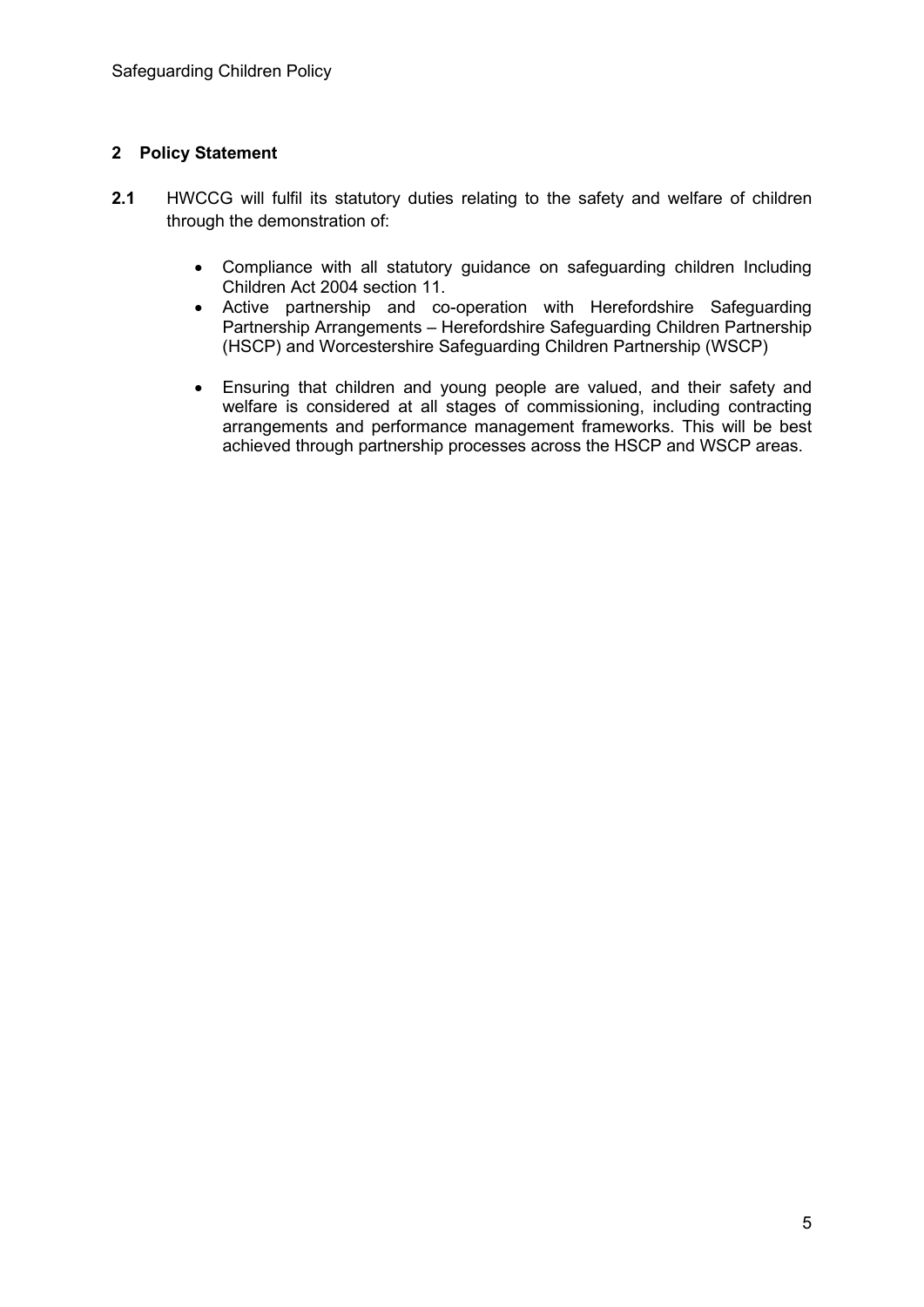#### **3 Scope of the Policy**

- **3.1** This policy applies to all staff working within HWCCG and independent contractors. The key principles are also applicable to all services commissioned by HWCCG.
- **3.2** All employees of HWCCG have an individual responsibility for the protection and safeguarding of children and young people.
- **3.3** All managers must ensure their staff are aware of, able to access this policy, and ensure its implementation in their line of responsibility and accountability.
- **3.4** HWCCG is committed to all processes that safeguard children and young people and promote their welfare and aims to commission safeguarding services that will ensure equal access to all children and young people, regardless of:
	- Race, religion, first language or ethnicity
	- Gender or sexuality
	- Age
	- Health status or disability
	- Political or immigration status.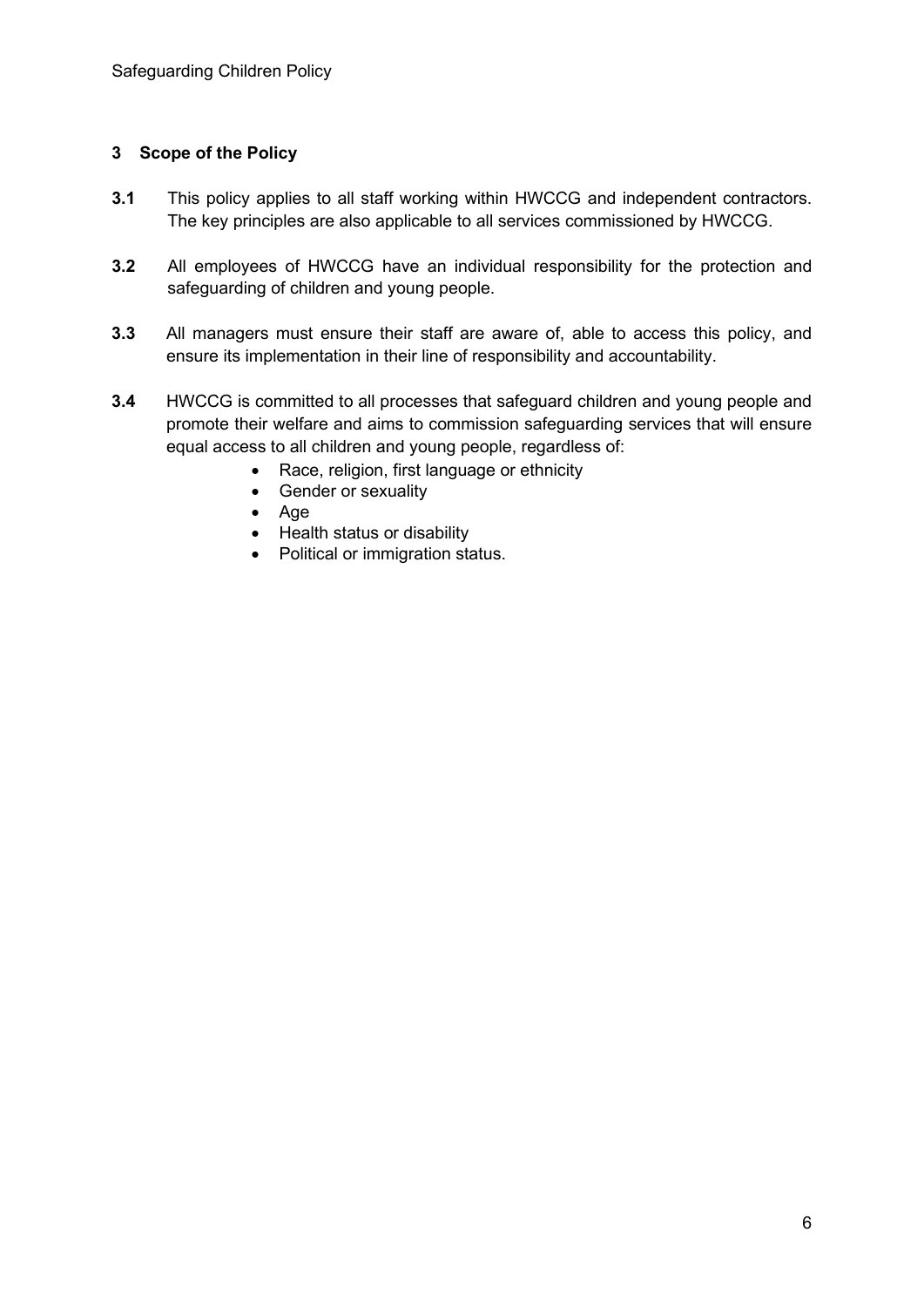#### **4 NHS requirements**

- **4.1** There are two fundamental requirements for effective safeguarding in the care delivery of NHS
	- To prevent safeguarding incidents from arising through the provision of high-quality care
	- To ensure effective responses where harm or abuse occurs through implementing interagency safeguarding children policies and procedures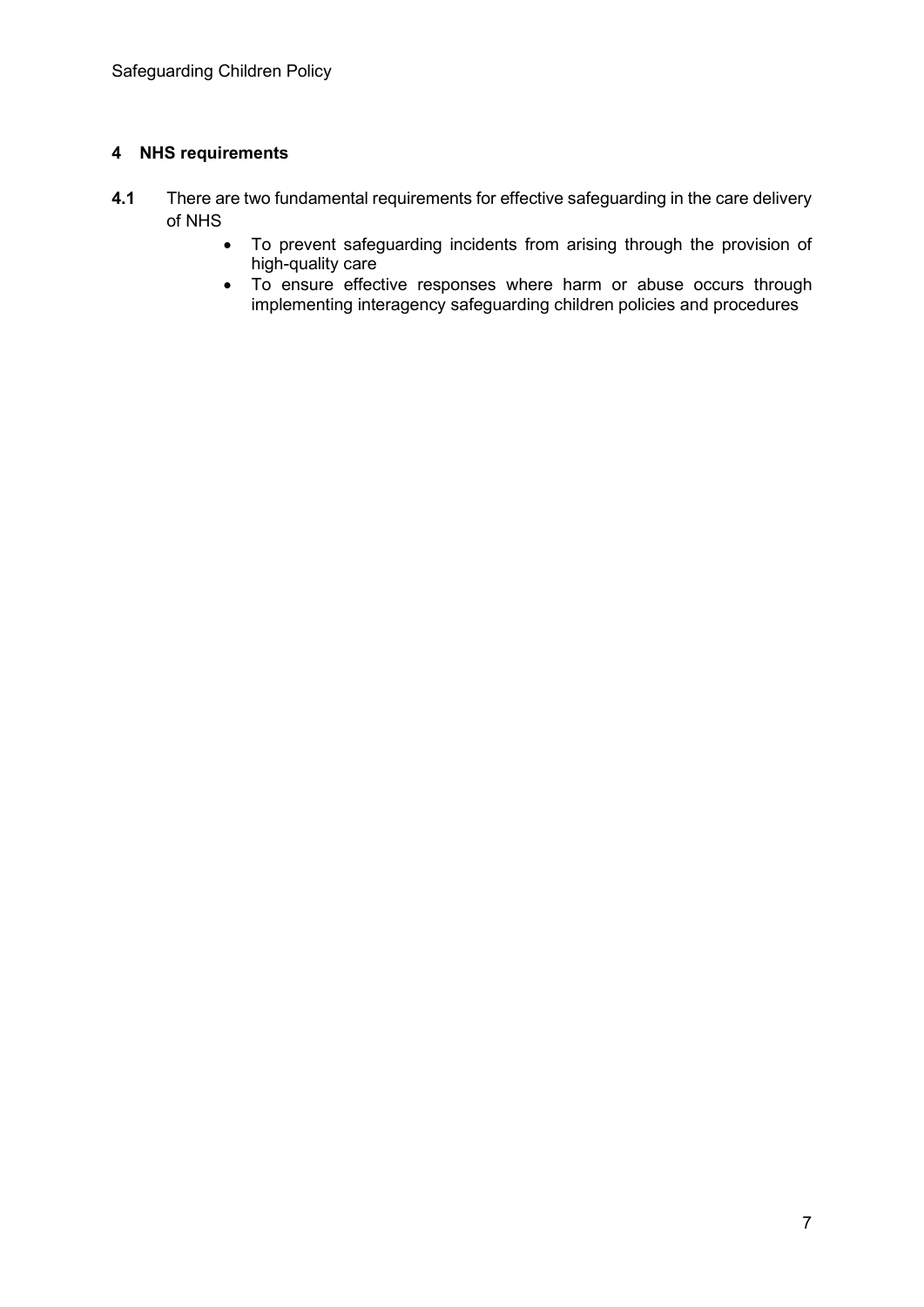#### **5 Definitions**

- **5.1** A child is anyone who has not yet reached their 18th birthday. The fact that a child has reached 16 years of age, is living independently or is in further education, is a member of the armed forces, is in hospital or in custody in the secure estate, does not change his/her status or entitlements to services or protection.
- **5.2** Safeguarding and promoting the welfare of children is defined as:
	- Protecting children from maltreatment
	- Preventing impairment of children's health or development
	- Ensuring that children are growing up in circumstances consistent with the provision of safe and effective care
	- Taking action to enable all children to have the best life chances
- **5.3** Child protection is part of safeguarding and promoting welfare. It refers to the activity that is undertaken to protect specific children who are suffering at risk of suffering significant harm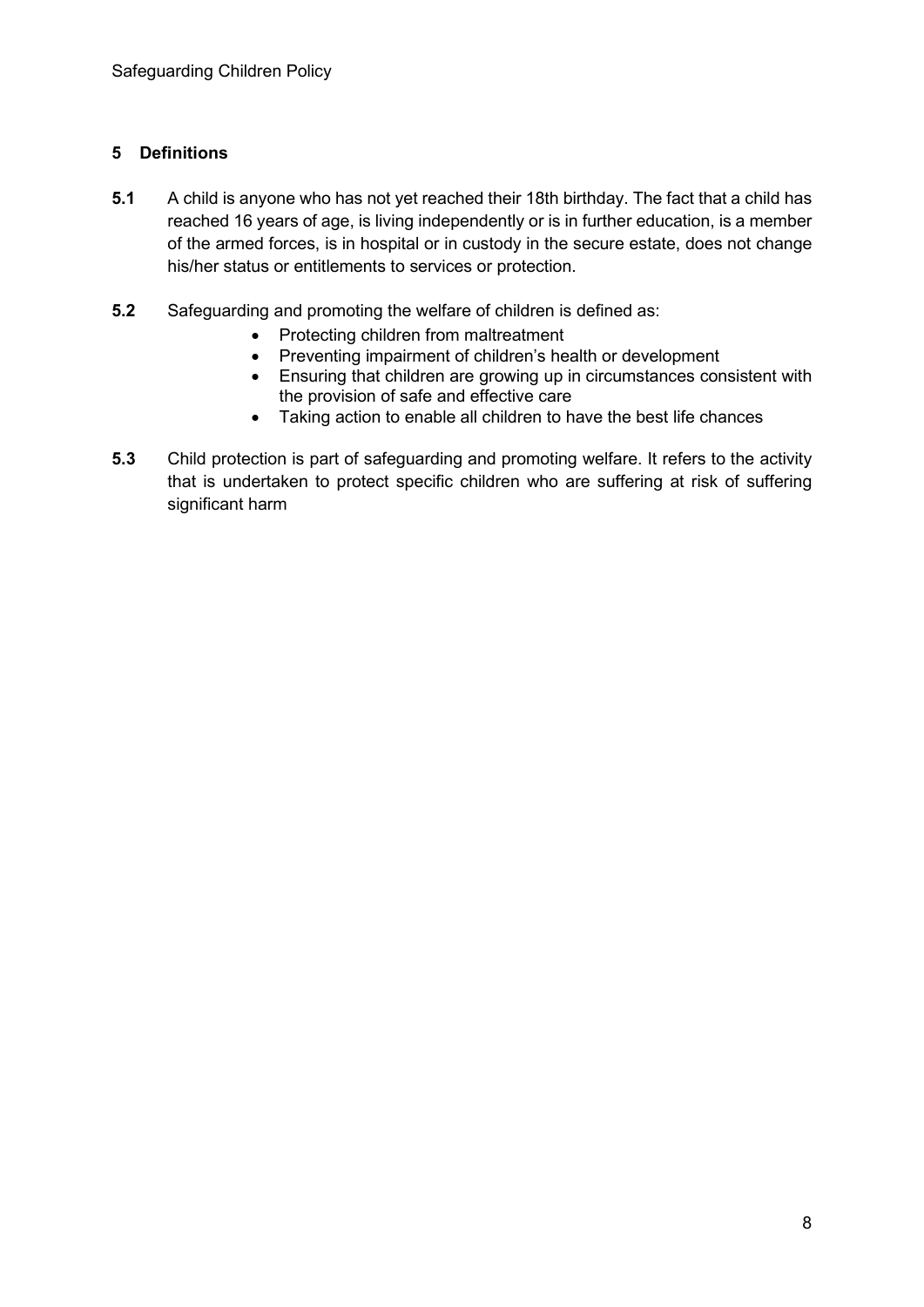#### **6 Roles and Responsibilities**

- **6.1** Equal system leadership between LA children's services, the police and HWCCG is now required under the Working Together to Safeguard Children Statutory Guidance 2018
- **6.2** The roles and responsibilities of all organisations and staff groups regarding safeguarding children are outlined in the statutory guidance section of '*Working Together to Safeguard Children' (HM Government 2018). A*ll staff and managers should be aware of those responsibilities.

HWCCG has a duty under Section 11 of the Children Act 2004 to ensure that:

*(a) Their functions are discharged having regard to the need to safeguard and promote the welfare of children; and*

*(b) Any services provided by another person pursuant to arrangements made by the person or body in the discharge of their functions are provided having regard to that need.*

HM Government, 2004

- **6.3** It is also the responsibility of HWCCG to ensure that both a Senior Doctor and Nurse are contracted to fulfil the functions of Designated Professionals in accordance with Safeguarding Children and Young People: Roles and Competencies for Healthcare Staff - Intercollegiate Document (2019) and Chapter 2 of Working Together to Safeguard Children 2018. HWCCG has the expertise of a Designated Doctor and Designated Nurse for Safeguarding, as well as a structure of Deputy Designated Nurses to support this function and meet its responsibilities.
- **6.4** CCG's are responsible in law for the safeguarding element of services they commission. As commissioners of local health services, HWCCG need to assure themselves that organisations from which they commission have effective safeguarding arrangements in place. It is worth acknowledging the changing landscape of place-based system leadership with the introduction of Integrated Care Systems (ICSs) and Primary Care Networks (PCNs). Safeguarding must be considered in these new integrated systems, however, currently the responsibility to provide safeguarding services still sits with CCGs.
- **6.5** HWCCG is further required to ensure that it clearly identifies the standards expected from its staff members with regard to ensuring the safety and welfare of children is promoted. Staff members employed or contracted who do **not** directly deliver services to individuals, in circumstances where they identify a concern around the safety and welfare of a child or young person, are expected to ensure that they act in accordance with the HSCP and WSCP Procedures and National Guidance if there are concerns a child is being abused.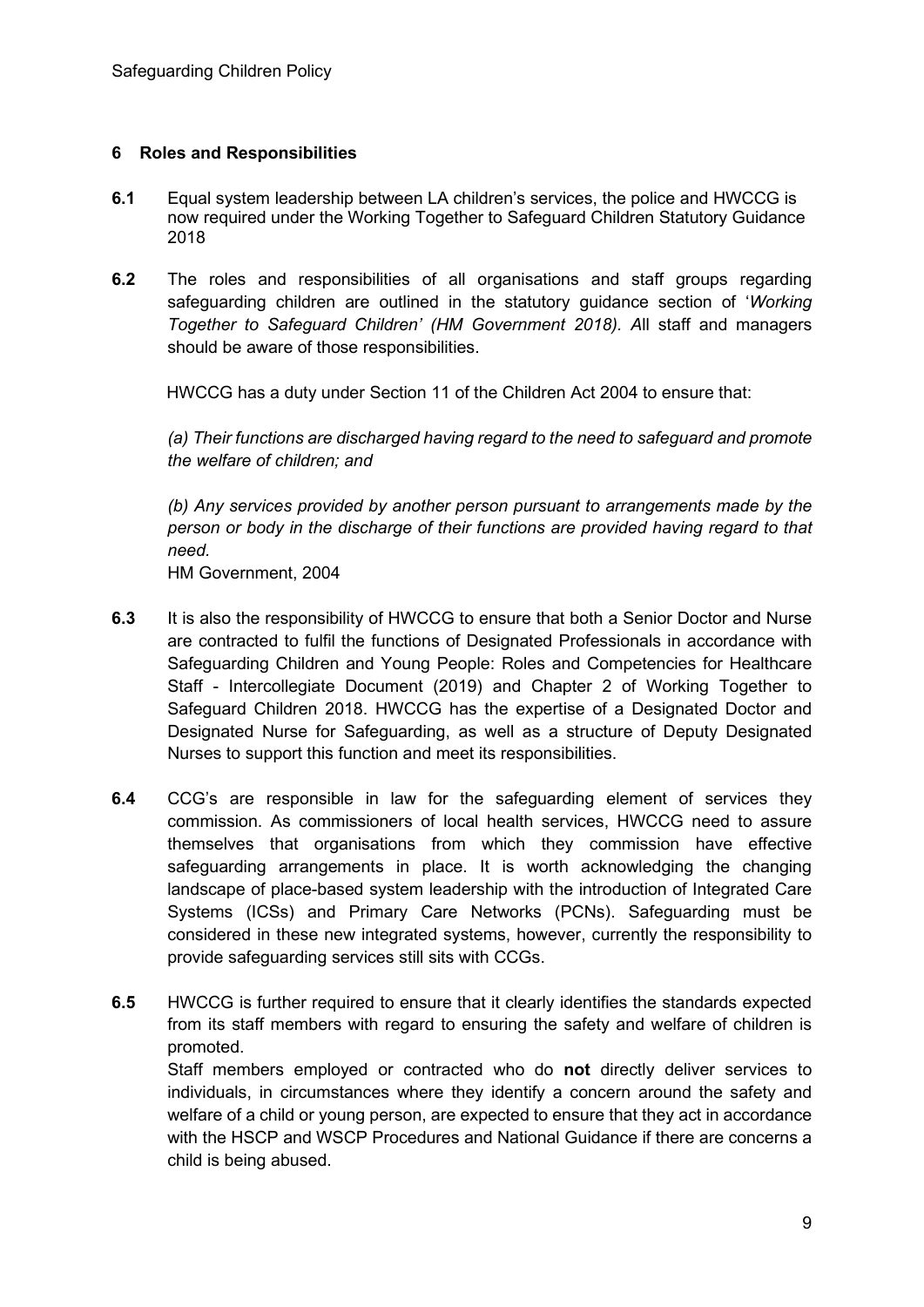- **6.6** Any independent contractors who deliver services directly to children, young people and their families should ensure that they:
	- Access safeguarding children training in accordance with national and local guidance and competency frameworks.
	- Have robust guidance for staff to follow in relation to safeguarding children
	- Have robust HR policies and procedures
	- Have robust information sharing policies which are quided by:
		- . What to Do If You Are Worried A Child Is Being Abused DOH 2015;
		- . The Data Protection Act 2018;
		- . The Human Rights Act 1998;
		- . The Freedom of Information Act 2000;
		- . Protecting Children & Young People; The Responsibilities of All Doctors GMC 2012;
			- Confidentiality NHS Code of Practice 2003;
		- . HM Government Information Sharing Advice for Practitioners providing safeguarding services to children, young people, parents and carers 2018.
	- Act in accordance with the HSCP and WSCP policies and procedures

NB this is not an exhaustive list

**6.7** CCGs are required to undertake regular capacity reviews to ensure that there is sufficient safeguarding expertise available via the designated professionals. The requirements for CCG designated capacity are outlined in the Intercollegiate Documents which are built upon the legislative requirements for safeguarding - Safeguarding Children and Young People: Roles and Competencies for Healthcare Staff (2019), Looked After Children: Roles and Competencies of Healthcare Staff (2020) and Adult Safeguarding: Roles and Competencies for Health Care Staff (2018).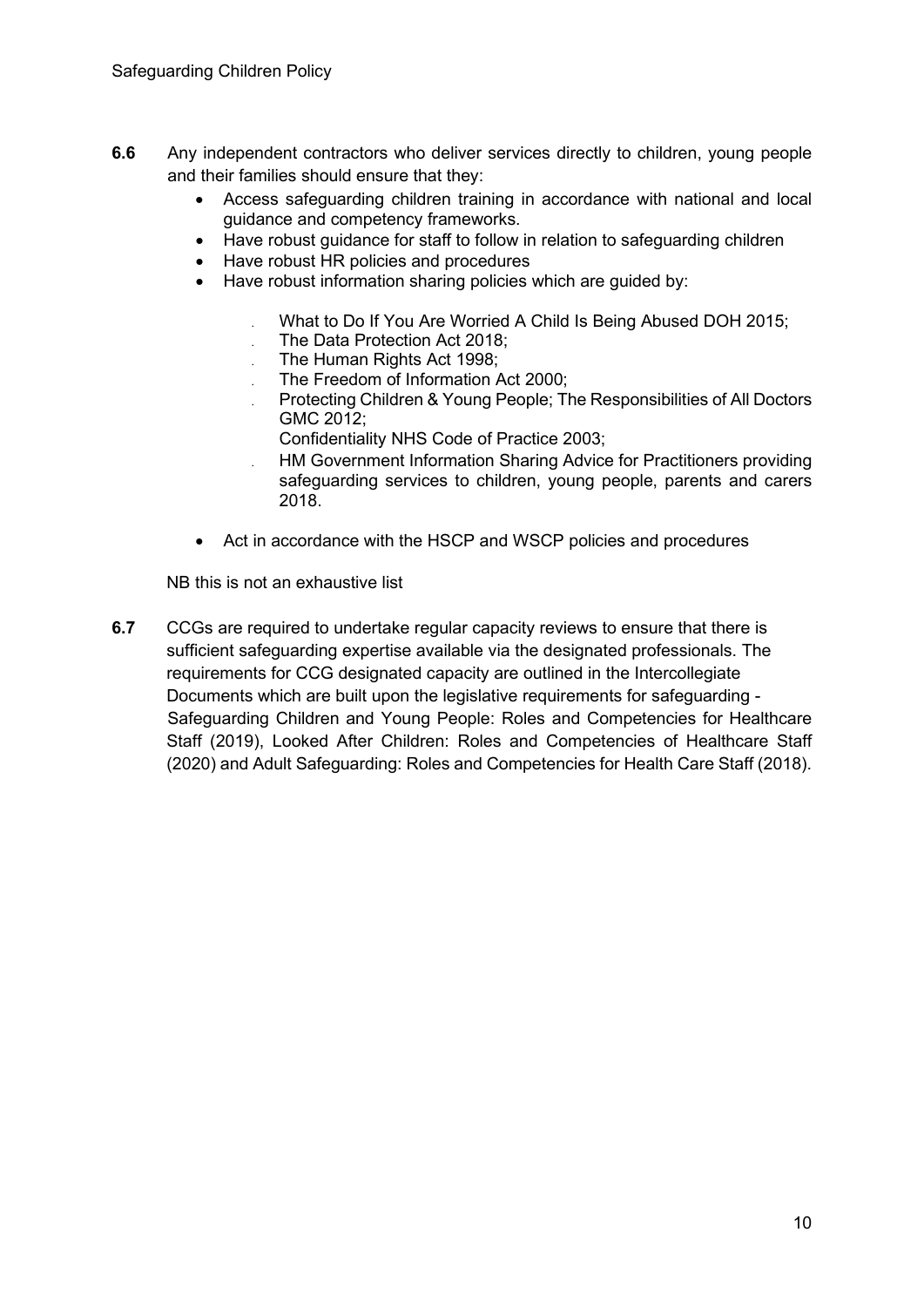### **7 Reporting concerns**

**7.1** Appendix 1 identifies local contacts for advice support and supervision with regards to safeguarding children and young people.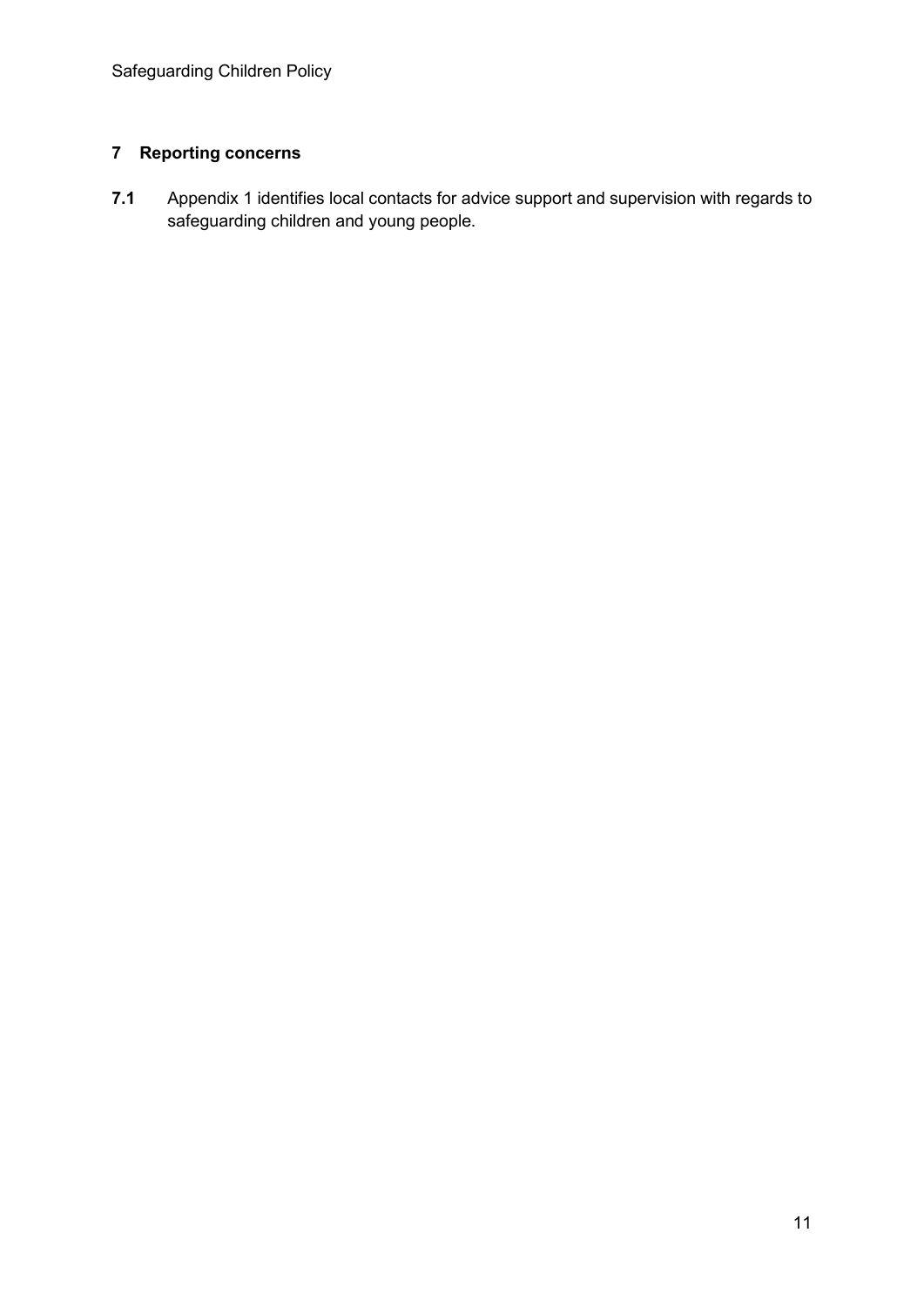#### **8 The National Prevent Strategy and the Prevent and Channel Duties**

The National Prevent Strategy (2011) is part of the Government's Counter Terrorism Strategy called CONTEST. The aim of the Prevent Strategy within CONTEST is to reduce the threat to the UK from terrorism by stopping people becoming terrorists or supporting terrorism. Prevent is one of the four elements of *['CONTEST', the government's counter-terrorism](https://www.gov.uk/government/publications/counter-terrorism-strategy-contest)  [strategy](https://www.gov.uk/government/publications/counter-terrorism-strategy-contest)*. These are:

- **Pursue** is about detecting and disrupting threats of terrorism. It is targeted at those who have committed or who are planning to commit a crime
- **Protect** is concerned with strengthening the country's infrastructure from an attack
- **Prepare** focuses on areas of the infrastructure where an attack cannot be stopped and the aim is to reduce the impact of an attack by preparing to respond effectively
- **Prevent** is an early intervention process and operates in the "pre-criminal space" It aims to stop people becoming terrorists or supporting terrorism.

The basis of Prevent is simple: it is about keeping our communities safe from extremists. It does not carry a pre-conceived idea of who the extremists are, or their message. However it has to be responsive to the prevailing national and international situation.

2.3 The Channel Duty: Sections 36-41 of the Counter-Terrorism and Security Act 2015 sets out the duty on local authorities and partners of local panels to provide support for people vulnerable to being drawn into terrorism. In England and Wales this duty is the Channel programme. As part of this duty, these specified authorities and other key partners protect individuals by adopting a multi-agency approach (the Channel Panel) which will:

- a. identify individuals at risk;
- b. assess the nature and extent of that risk; and

c. Develop the most appropriate support plan for individuals concerned. Source: *[Channel\\_Duty\\_Guidance\\_April\\_2015.pdf](https://www.gov.uk/government/uploads/system/uploads/attachment_data/file/425189/Channel_Duty_Guidance_April_2015.pdf)*

There is a greater emphasis to ensure that Prevent falls under the umbrella of safeguarding and a requirement that capabilities and resources need to be interconnected to provide a closer link between the Prevent and Pursue work strands.

The Prevent Duty under the Counter-Terrorism and Security Act 2015 requires all specified authorities, including health to have "due regard to the need to prevent people from being drawn into terrorism" and therefore HWCCG commissioned mental health providers have a core role in supporting the Prevent agenda in safeguarding individuals within our services who may be at risk, including those referred into mental health services from the Channel panel.

The purpose of **Prevent** is to safeguard and support vulnerable people to stop them from becoming terrorists or supporting terrorism.

Furthermore it now extends to supporting the rehabilitation and disengagement of those already involved in terrorism.

Re-enforce that **safeguarding** is at the heart of Prevent by ensuring individuals are supported in the same way that they would be under other **safeguarding processes.**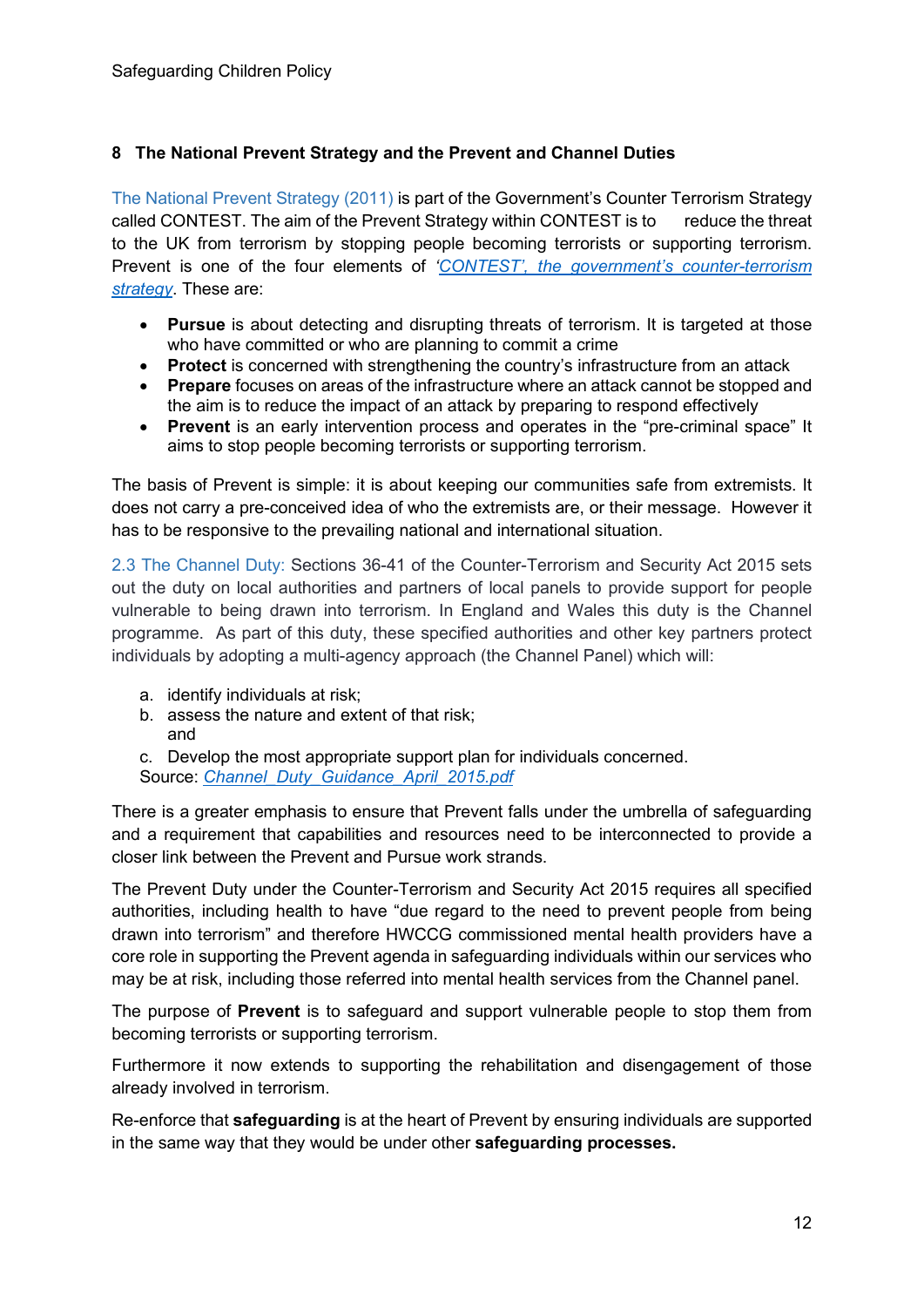#### **9 Information Governance**

- **9.1** Consent is not required to breach confidentiality and make a safeguarding referral where;
	- A serious crime has been committed.
	- Where the alleged perpetrator may go on to abuse other children.
	- Other children or young people are at risk in some way.
	- The child is deemed to be in serious and or immediate risk.
	- The public interest overrides the interest of the individual.
	- When a member of staff of a statutory service, a private or voluntary service or a volunteer is the person accused of abuse, malpractice or poor professional standards.
	- If a worker has any doubt about the legality of sharing information, they must in the first instance consult HWCCG Safeguarding Leads, their manager or HWCCG's Caldicott Guardian.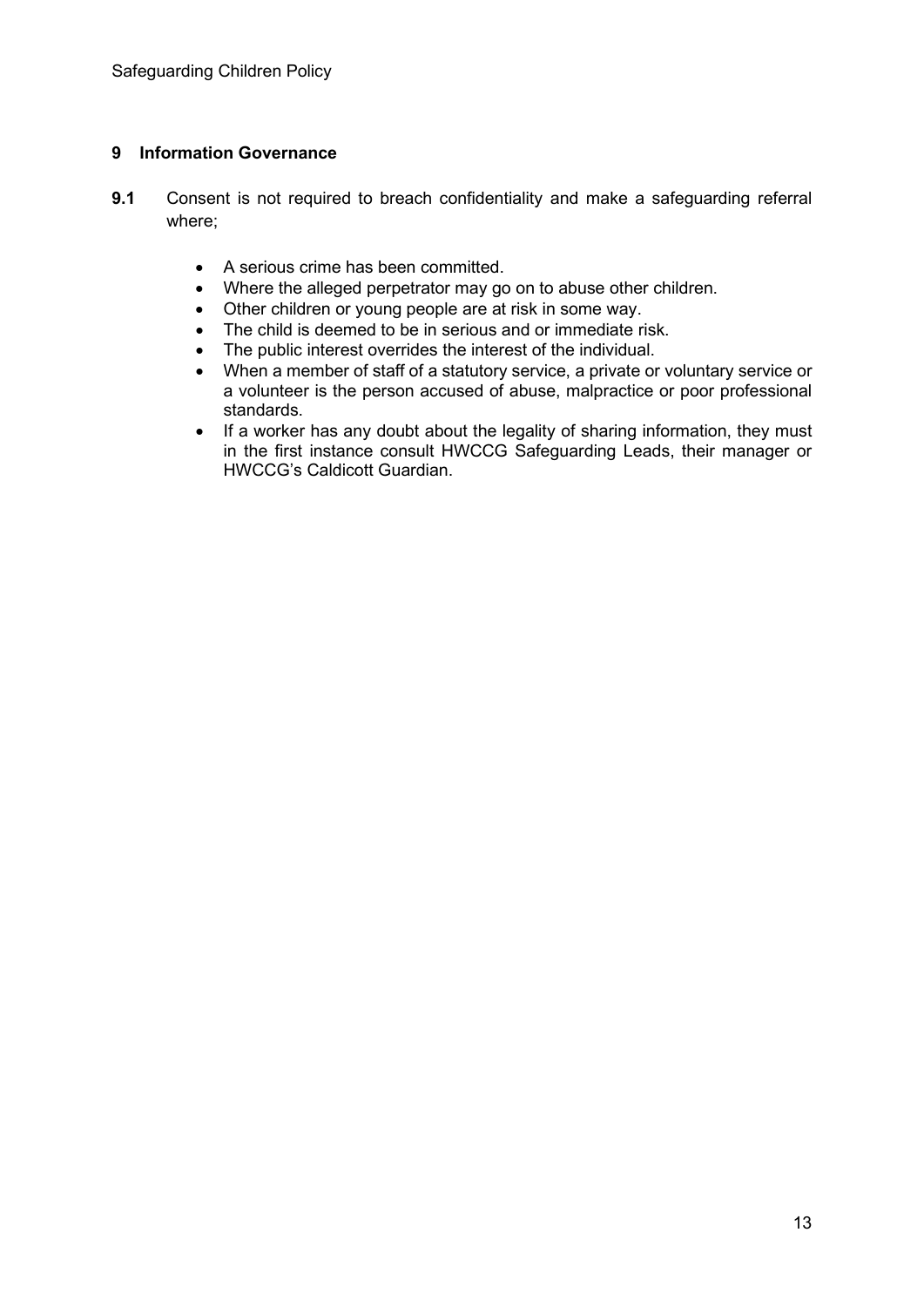#### **10 Staff training**

- **10.1** 'Safeguarding Children: Roles and Competences for Healthcare Staff Intercollegiate Document', (RCPCH 2019), sets out the levels of competence expected of all staff working within the health service. All staff must ensure that they possess the required knowledge, skills and competences as set out in this document.
- **10.2** HWCCG will enable staff to participate in training on safeguarding and promoting the welfare of children and young people as per intercollegiate guidance Roles and Responsibilities 2019 provided on both a single and interagency basis. The training will be proportionate and relevant to the roles and responsibilities of each staff member as outlined in HWCCG Training Strategy 2021-2023.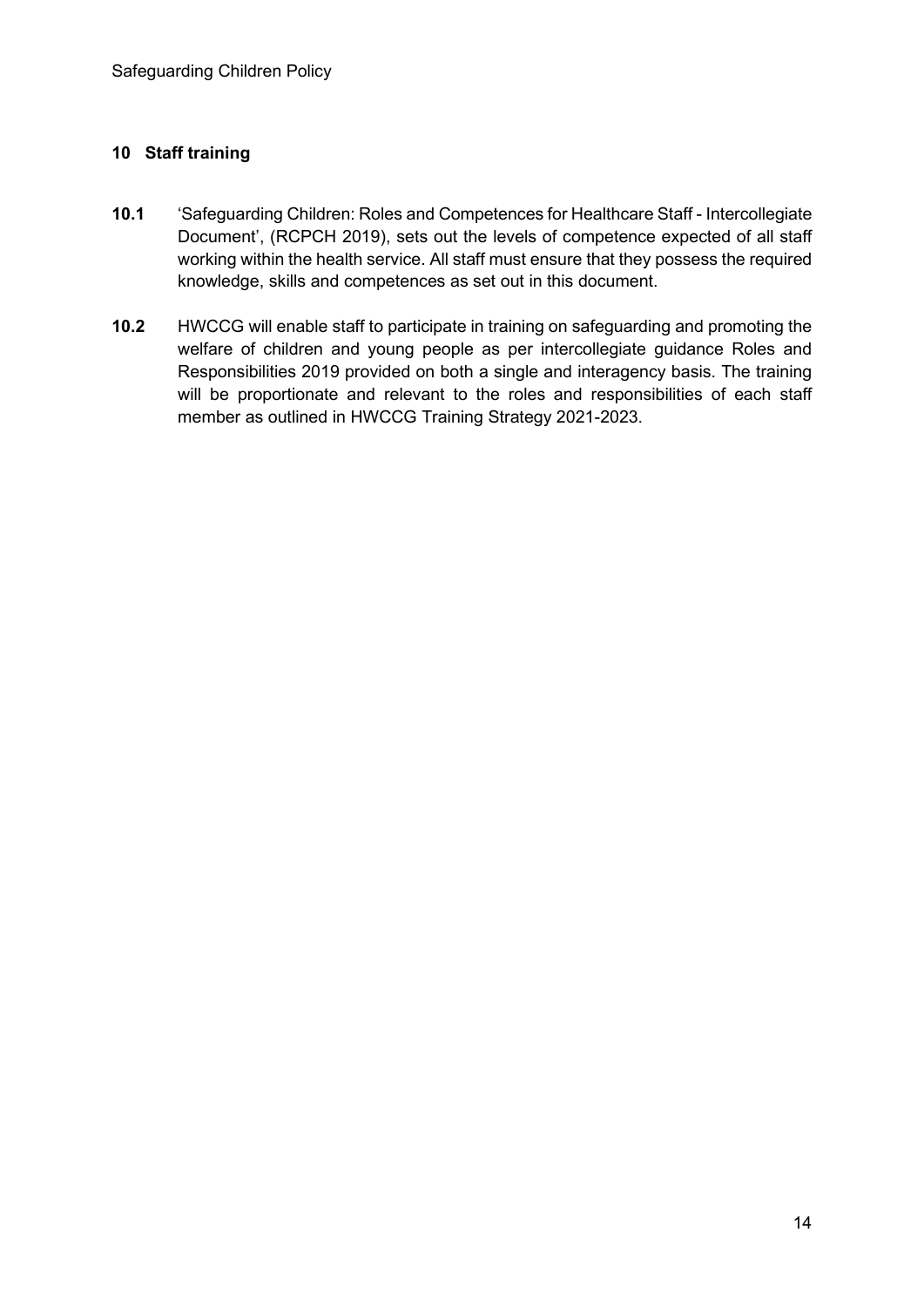#### **11 HWCCG Governing Body Responsibilities**

- **11.1** The Accountable Officer has overall responsibility for ensuring that the health contribution to safeguarding and promoting the welfare of children is discharged effectively across the whole local health economy through the CCG commissioning arrangements. Within HWCCG this responsibility has been delegated to the Chief Nursing Officer and is supported by the Head of Safeguarding/Designated Nurse.
- **11.2** The Chief Nursing Officer is the Governing Body Member with Executive Lead for Safeguarding and will ensure that HWCCG works closely with partner organisations and provides appropriate representation for the Local Safeguarding Children Partnerships.
- **11.3** The Chief Nursing Officer will work in partnership with the NHS England Director of Nursing in complying with the NHS accountability and assurance framework and will work closely with regulators to ensure sharing and learning of key information relating to all aspects of patient safety and quality, including safeguarding.
- **11.4** The Chief Nursing Officer is responsible for ensuring that the needs of all children and young people are at the forefront of local planning and that high quality health services that meet identified quality and safety standards are commissioned.
- **11.5** The Chief Nursing Officer will ensure that all commissioned services give assurance on their processes and systems for children's safeguarding and that it is a standing agenda item at all Clinical Quality Review meetings.
- **11.6** The Chief Nursing Officer will ensure that processes for safeguarding children are also supported in primary care member practices and specialist services, offering advice and support in collaboration with NHS England to ensure safe services.
- **11.7** The Chief Nursing Officer will ensure that monitoring takes place of safeguarding activity to fulfil the requirements of Section 11 of the Children Act (2004), Working Together to Safeguard Children (2018), Standard 5 of the National Service Framework for Children Young People and Maternity Services (2004), the Care Quality Commission Regulations (2010) and the implementation of recommendations from national or local enquiries, serious case reviews and other learning reviews as required. The recommendations from these will impact upon commissioning arrangements and assurance processes by ensuring learning is embedded from national and local enquiries.
- **11.8** The Chief Nursing Officer will ensure that the expertise of the Designated Professionals is used to contribute to the design and planning of services.
- **11.9** The Chief Nursing Officer will ensure that the Joint Strategic Needs Assessment includes those needs which contribute to informing the strategic work of the Health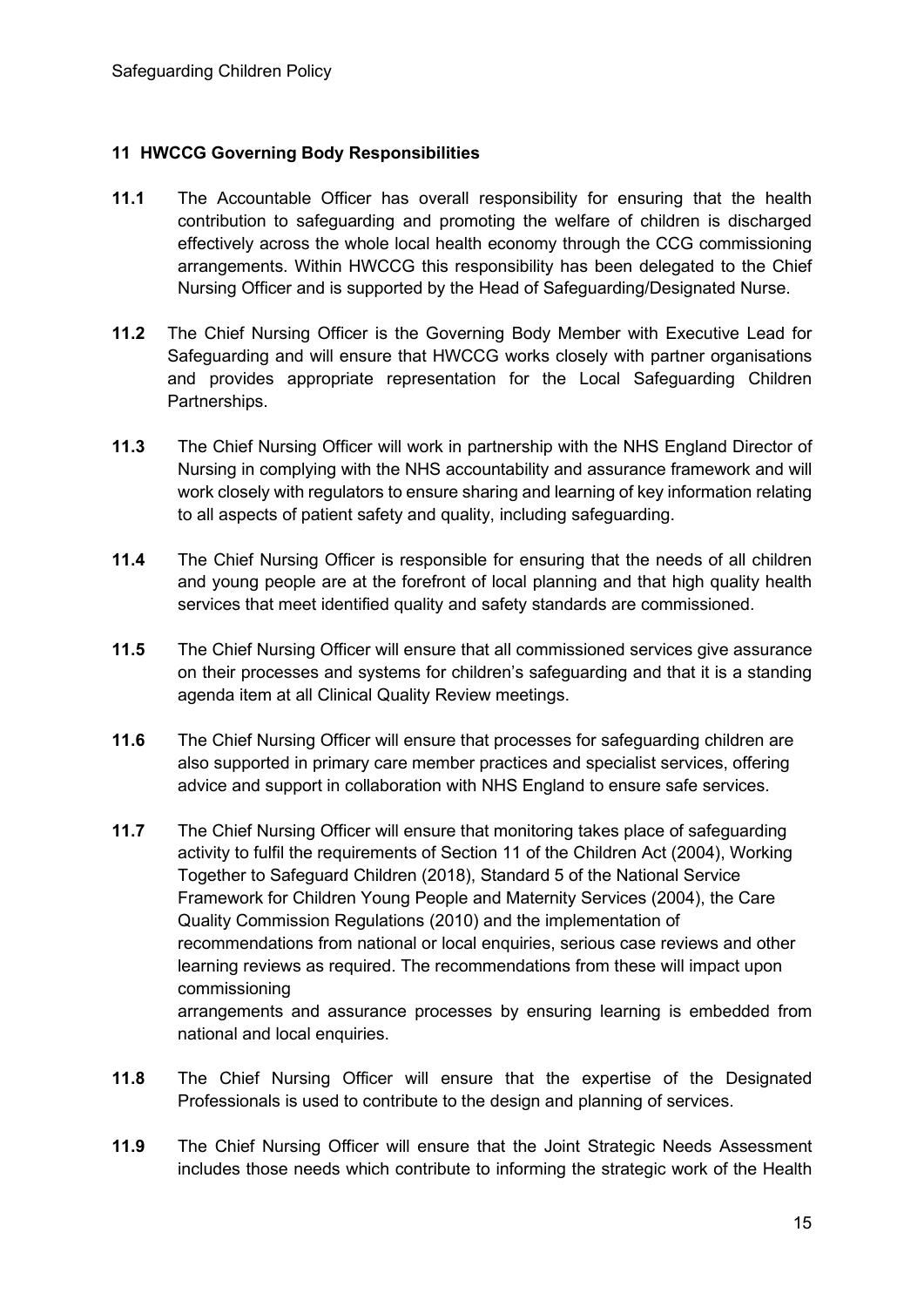and Wellbeing board, the Children and Young People's Plan and the HSCP and WSCP business plans.

**11.10** The Designated Doctor and Nurse take a strategic, professional lead on all aspects of the health service contribution to safeguarding children across the HWCCG area. They will be a member of the HSCP and WSCP, and serve, as appropriate, on the sub-committees providing safeguarding/child protection health advice on policy and individual cases to statutory and voluntary agencies, including the Police and Children's Social Care.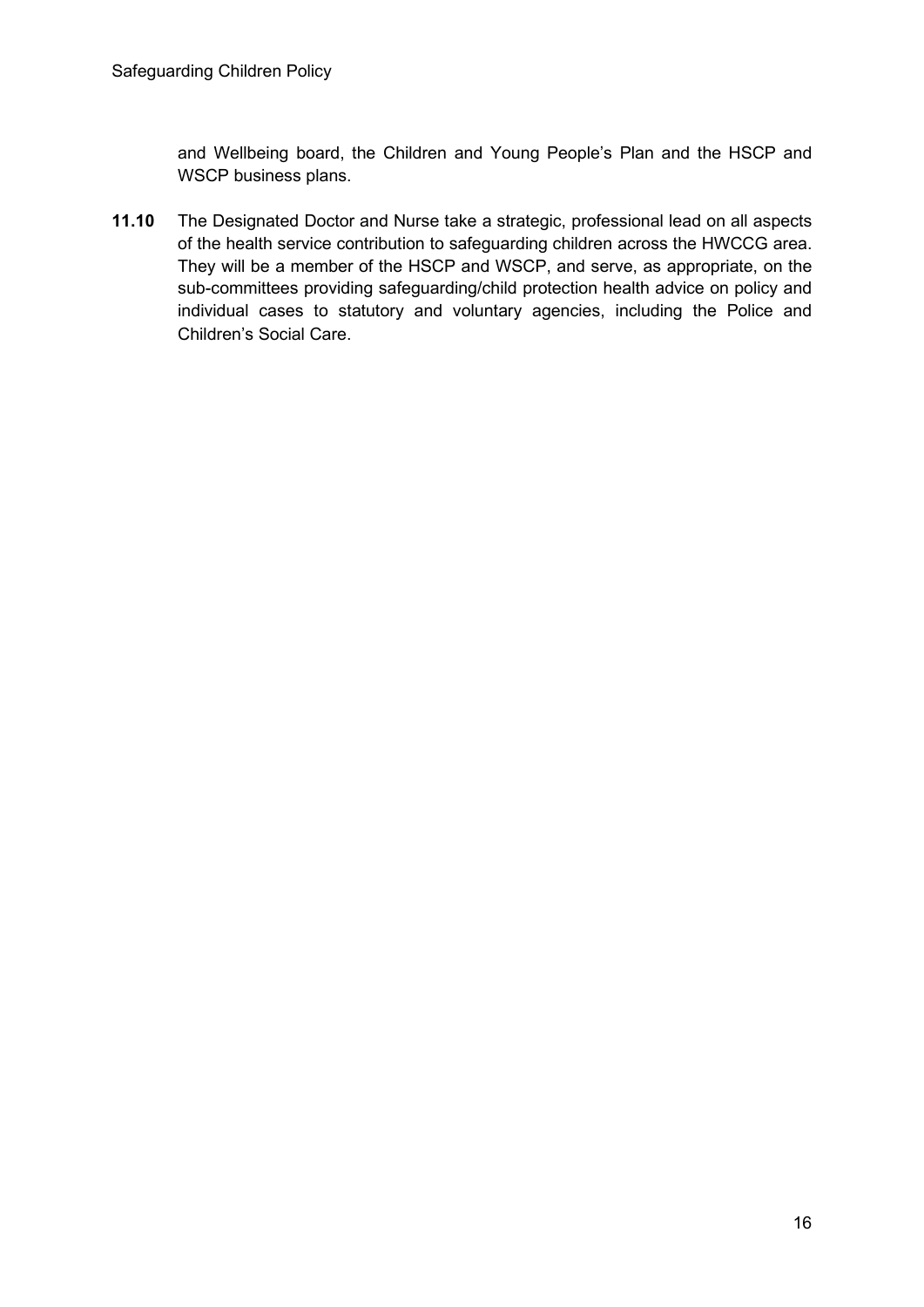#### **12 Commissioning Arrangements**

- **12.1** HWCCG achieves safeguarding assurance by continuous improvement in quality outcomes of commissioned services through the use of its contract monitoring and quality assurance processes. These include quality schedules, contracts, assurance processes, CQUINS and learning from Child Safeguarding Practice Reviews, Safeguarding Adult Reviews, Domestic Homicide Reviews, incidents and complaints. Assurance is also gained through compliance with safeguarding adults and children policies and the adherence to a learning and development framework for safeguarding adults and children.
- **12.2** Specifications and service standards should be consistent with national guidance, West Midlands Safeguarding Children Procedures and local policy and procedures.
- **12.3** HWCCG must ensure that service specifications for commissioned and contracted services include clear service standards and monitoring arrangements for safeguarding children and young people.
- **12.4** In developing or redesigning services, HWCCG will take into account the need to safeguard and promote the welfare of children and young people.
- **12.5** HWCCG will involve children and young people and/or their families in the planning of services and incorporate their wishes and feelings in service design and delivery where relevant.
- **12.6** CCGs are responsible in law for the safeguarding element of services they commission. As commissioners of local health services, CCGs need to assure themselves that organisations from which they commission have effective safeguarding arrangements in place. It is worth acknowledging the changing landscape of place-based system leadership with the introduction of Integrated Care Systems (ICSs) and Primary Care Networks (PCNs). Safeguarding must be considered in these new integrated systems, however, currently the responsibility to provide safeguarding services still sits with CCGs. CCGs need to demonstrate that their designated experts (for children, children in care and adults), are embedded in the clinical decision-making of the organisation, with the authority to work within local health economies to influence local thinking and practice and the capacity to do so.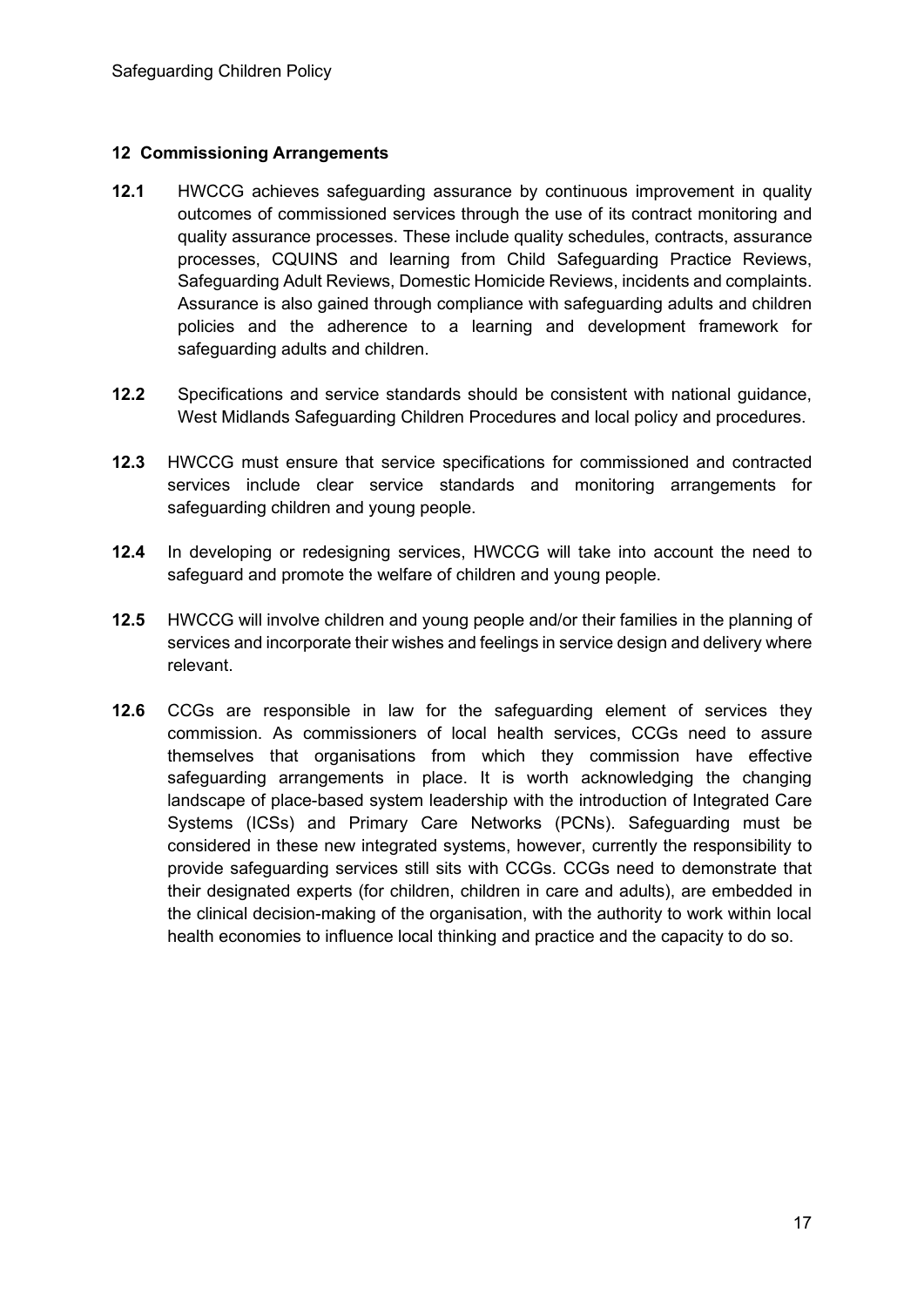#### **13 Recruitment and Personnel Processes**

**13.1** HWCCG has a duty to ensure that safe recruitment processes are compiled, and all staff employed or provider trusts have up to date recruitment processes in place to ensure safe selection and retention of staff and are acting in accordance with NHS employer's regulations, the local HR recruitment policies and the Disclosure and Barring Service (DBS).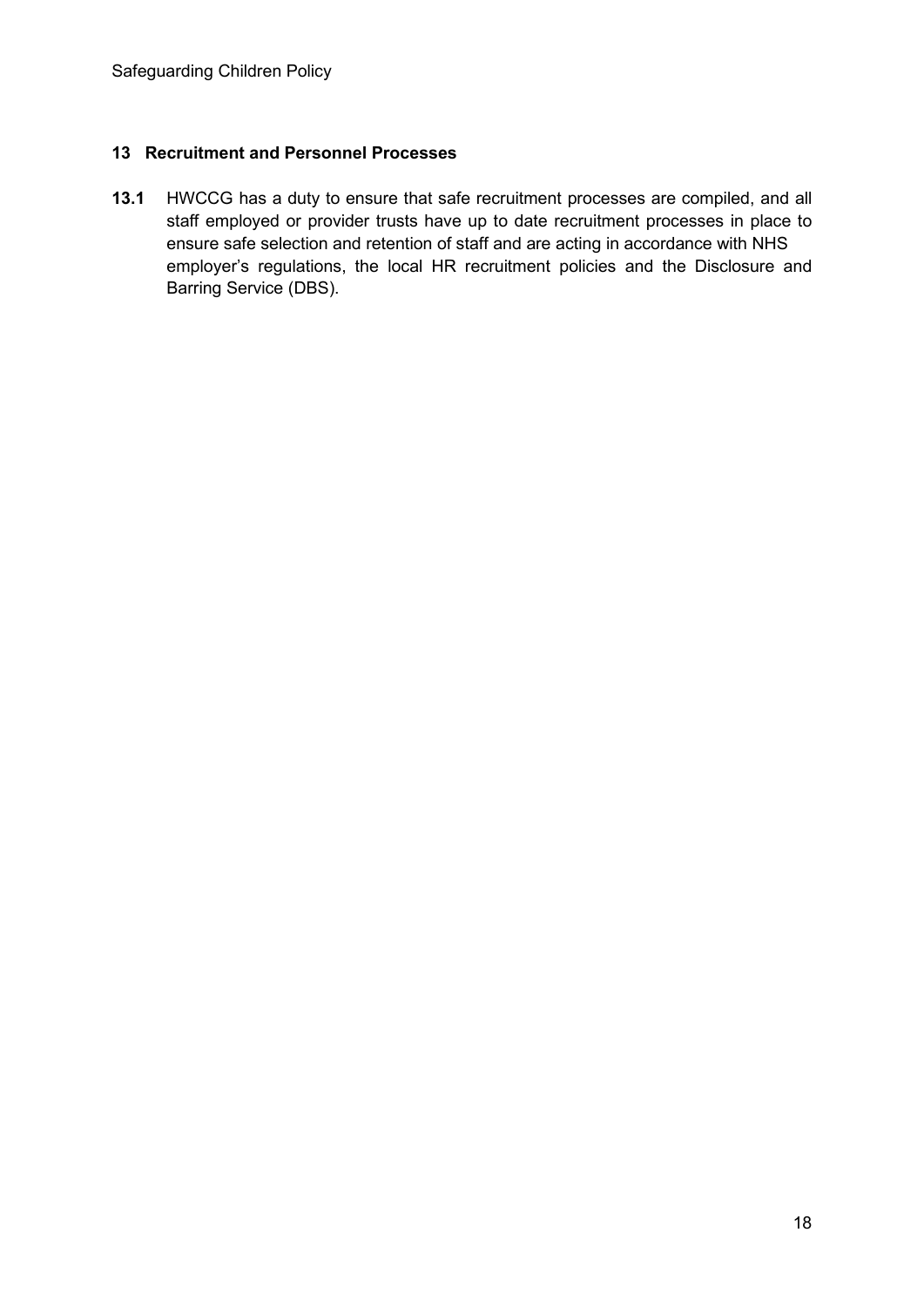#### **14 Clinical Governance**

- **14.1** HWCCG will apply the principles of sound clinical and corporate governance in relation to safeguarding children and young people, which takes into account the corporate governance framework for NHS organisations.
- **14.2** HWCCG staff are responsible for recording near misses, incidents or serious untoward incidents in relation to safeguarding children and young people according to the organisation reporting policy.
- **14.3** HWCCG will ensure that safeguarding and promoting the welfare of children is integral to clinical governance and audit arrangements.
- **14.4** HWCCG Head of Safeguarding/Designated Nurse will inform the Accountable Officer and the HWCCG Quality Forum meeting of all Child Safeguarding Practice Reviews.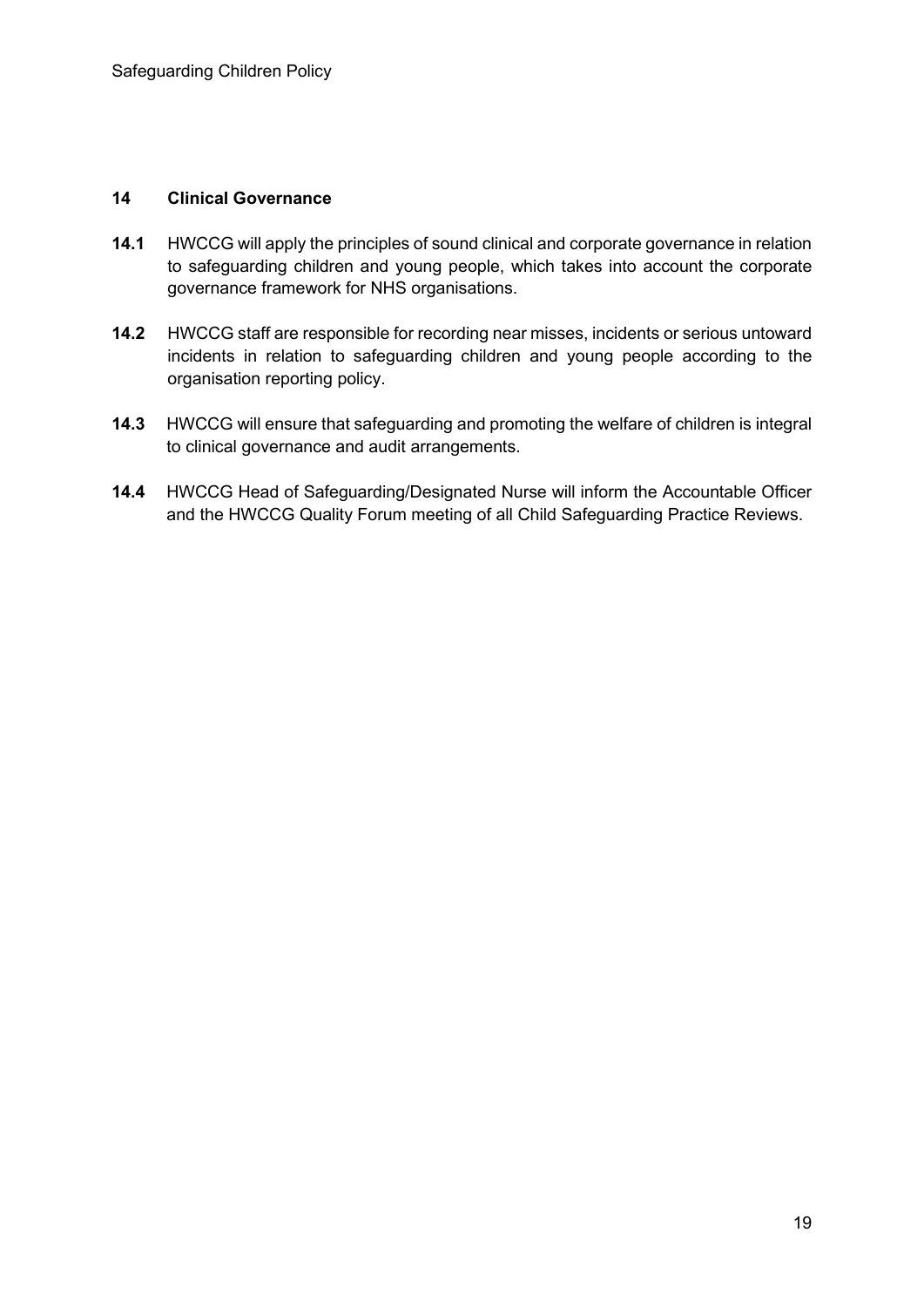#### **15 Support and Supervision**

**15.1** Access to Safeguarding supervision is provided HWCCG Designated Professionals and Safeguarding Leads (Please refer to HWCCG Safeguarding Supervision Policy). HWCCG will ensure that protected time is available to enable staff to receive Safeguarding supervision when required and it will be provided in addition to and separately from clinical supervision and/or management supervision.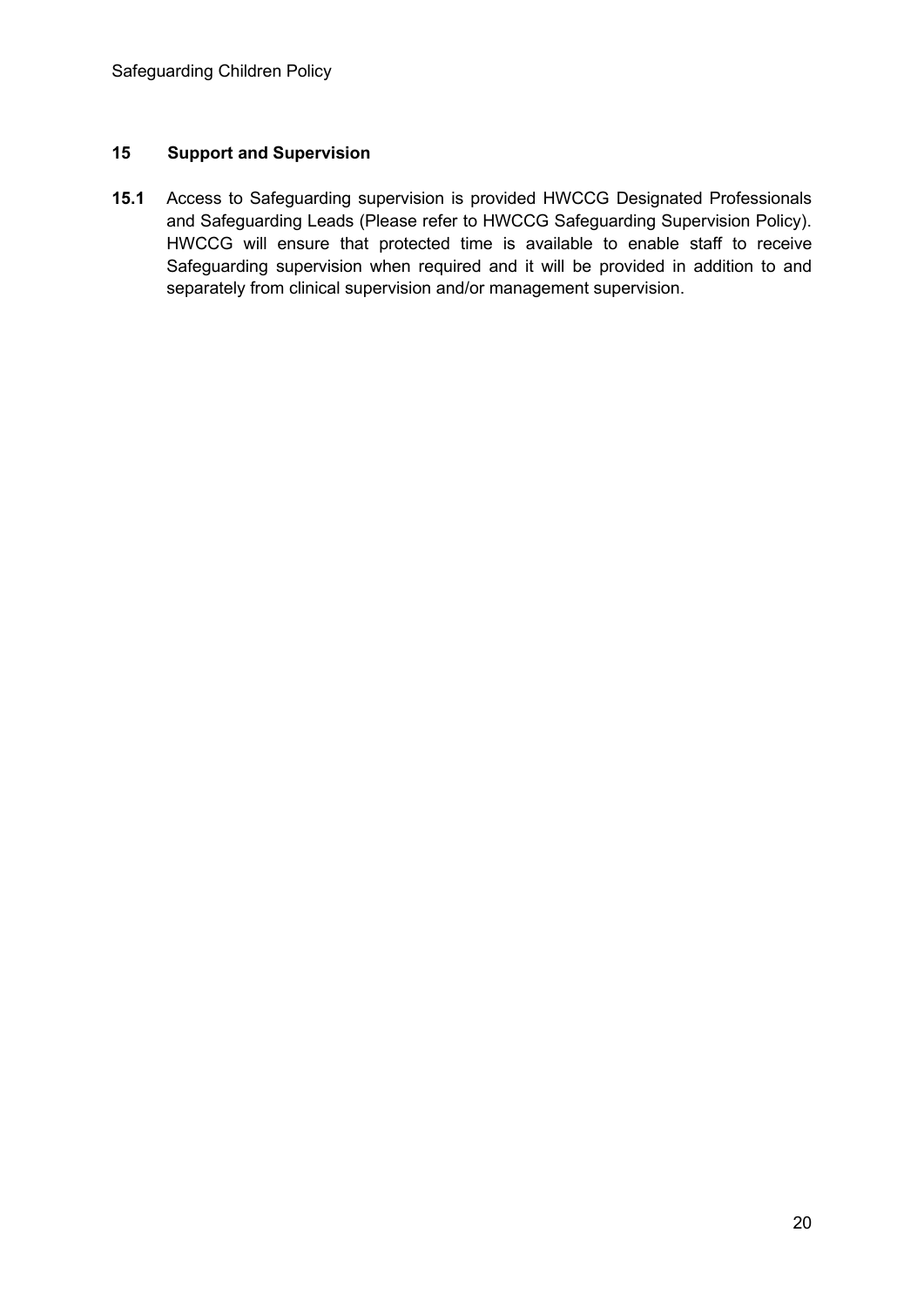#### **16 Staff Accused/Suspected of Harming a Child or Who May Pose a Risk to Children**

**16.1** If a member of staff becomes aware of any information regarding another member of staff, which identifies that a child either may have or has been at risk of significant harm (including the member of staff's own child), then they must immediately report this information to HWCCG Head of Quality and Safeguarding/Designated Nurse or in their absence the Chief Nursing Officer. If the concern is about the Chief Nursing Officer this must be reported to the Accountable Officer. The Head of Quality and Safeguarding/Designated Nurse g or Chief Nursing Officer in their absence will ensure that all appropriate action is taken in accordance with the HWCCG Management of Allegations (PiPoT) policy and HSCP or WSCP Local Authority Designated Officer (LADO) Procedures.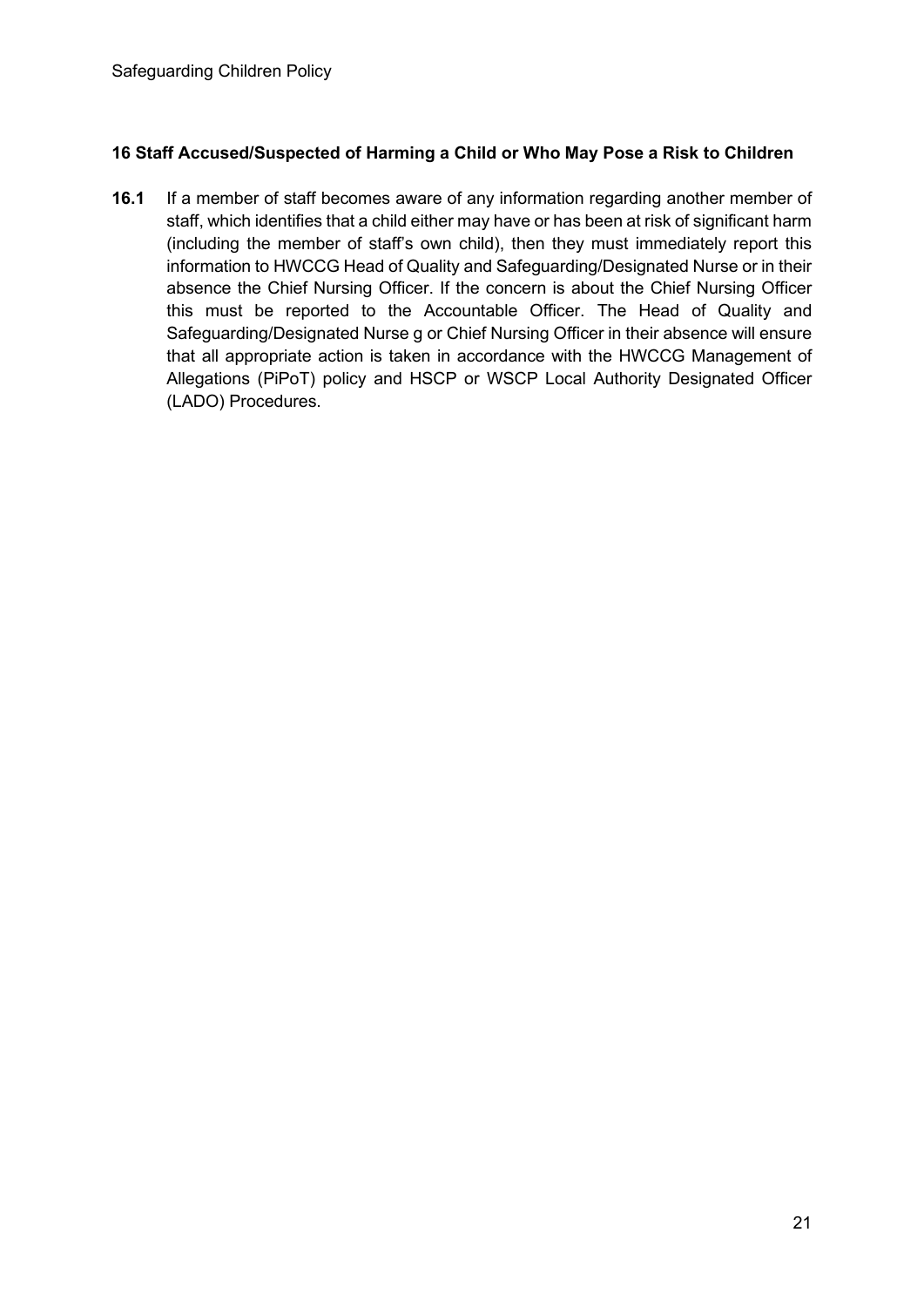#### **17 Child Safeguarding Practice Reviews**

- **17.1** Safeguarding children and young people serious incidents or near misses will be reported via agreed systems and processes of the HWCCG in conjunction with the HSCP and WSCP arrangements.
- **17.2** HWCCG has a statutory duty to work in partnership with the HSCP and WSCP, and any other Partnership arrangement, in conducting Child Safeguarding Practice Reviews (CSPR) in accordance with Chapter 4 of Working Together to Safeguard Children (HM Government, 2018).
- **17.3** The Designated Safeguarding Professionals will inform NHS England and the Care Quality Commission (CQC) through their reporting processes when a CSPR is commissioned.
- **17.4** Where required by the HSCP or WSCP, HWCCG will commission an Independent Management Review (IMR) with regard to GP Practice, Continuing Health Care, or any services delivered through independent contractors. This will be formally signed off for HWCCG by the Head of Quality and Safeguarding/Designated Nurse or the Chief Nursing Officer in their absence.
- **17.5** It is expected that each provider organisation will have a robust sign off process by their board level lead and that reports received will have been subject to this scrutiny process.
- **17.6** HWCCG must ensure that the review, and all actions following the review, are carried out according to the timescale set out by the HSCP or WSCP CSPR scoping and terms of reference.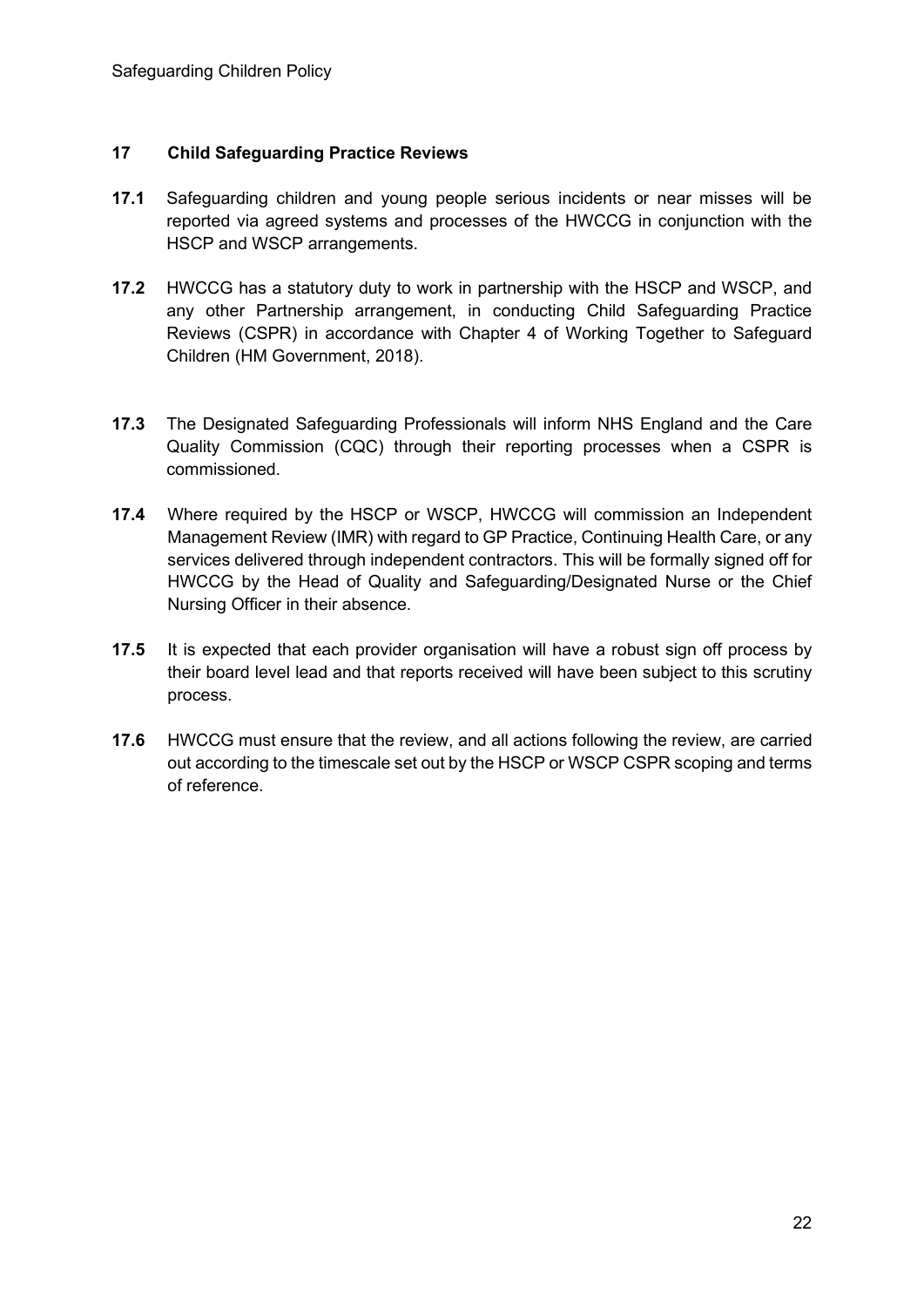#### **18 Review and Maintenance of Policy**

- **18.1** This policy will be subject to a routine 2 yearly review and will also be subject to alteration if required through the creation of additional national policy, legislation or guidance and / or local guidance. If revised, stakeholders will be alerted to the new version.
- **18.2** Implementation of the policy will be monitored through HWCCG Quality Forum Meeting.
- **18.3** Equality Impact Assessment Form will be considered and updated at each 2 yearly review.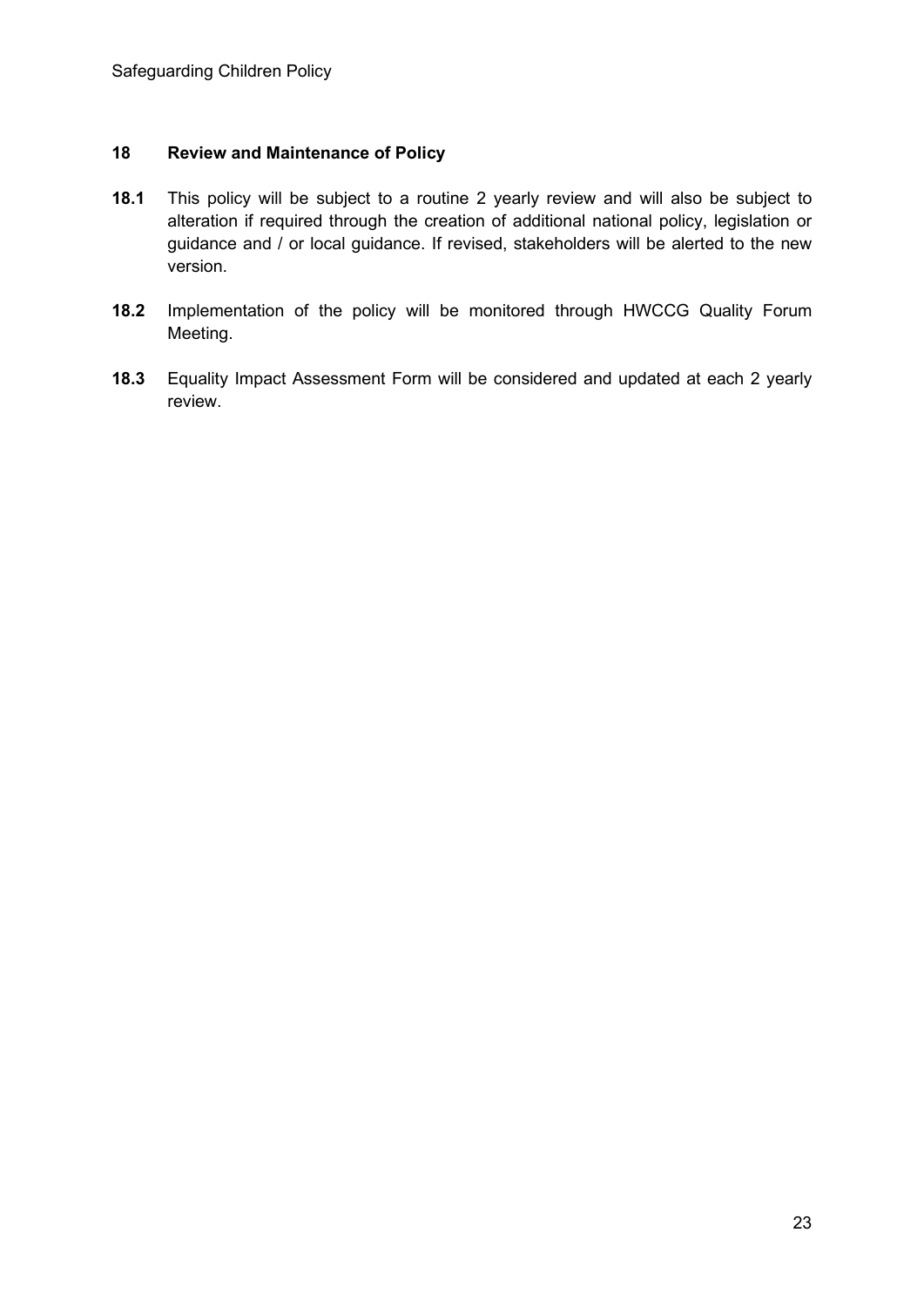#### **19 Equality Statement**

- All public bodies have a statutory duty under the Equality Act 2010 to set out arrangements to assess and consult on how their policies and functions impact on race equality. This obligation has been increased to include equality and human rights with regard to disability, age, gender, sexual orientation, gender reassignment and religion.
- HWCCG endeavours to challenge discrimination, promote equality, respect human rights, and aims to design and implement services, policies and measures that meet the diverse needs of our service, and population, ensuring that none are placed at a disadvantage over others.
- All staff are expected to deliver services and provide care in a manner which respects the individuality of patients and their Carer's and as such treat them and members of the workforce respectfully, regardless of age, gender, race, ethnicity, religion/belief, disability and sexual orientation.
- Providers are expected to use the appropriate interpreting, translating or preferred method of communication for those who have language and/or other communication needs. CCG staff and Providers will need to assess that the policy is applied fairly and equitably for all groups covered under the Equality Act 2010 and that they are implementing the Accessible Information Standard and have considered health inequalities.
- Any change to this policy will require a conscious effort from the HWCCG to actively consider the impact that this will have on any Protected group(s) and act due diligently. Where an impact on any of the Equality groups is realised after the implementation of this policy, HWCCG and the Providers, will seek to minimise such an impact and simultaneously carry out a full review.
- HWCCG aims to design and implement policy documents that meet the diverse needs of our services, population and workforce, ensuring that none are placed at a disadvantage over others. It takes into account current UK legislative requirements, including the Equality Act 2010 and the Human Rights Act 1998, and promotes equal opportunities for all. This document has been designed to ensure that no-one receives less favourable treatment due to their personal circumstances, i.e. the protected characteristics of their age, disability, sex, gender reassignment, sexual orientation, marriage and civil partnership, race, religion or belief, pregnancy and maternity. Appropriate consideration has also been given to gender identity, socioeconomic status, immigration status and the principles of the Human Rights Act.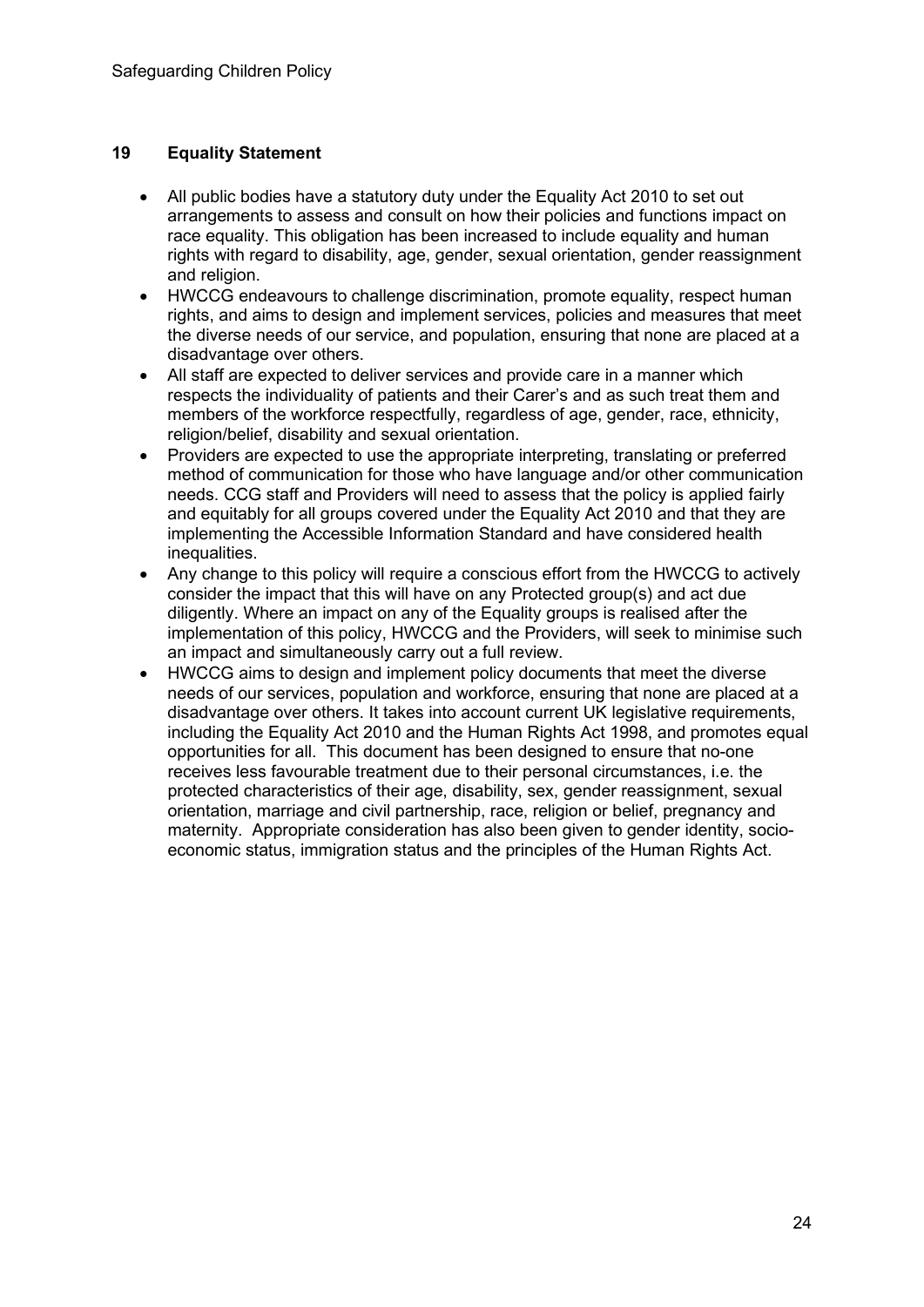#### **Appendix 1 - Accountability structure for Herefordshire & Worcestershire CCG**





**Rebecca Haywood-Tibbetts**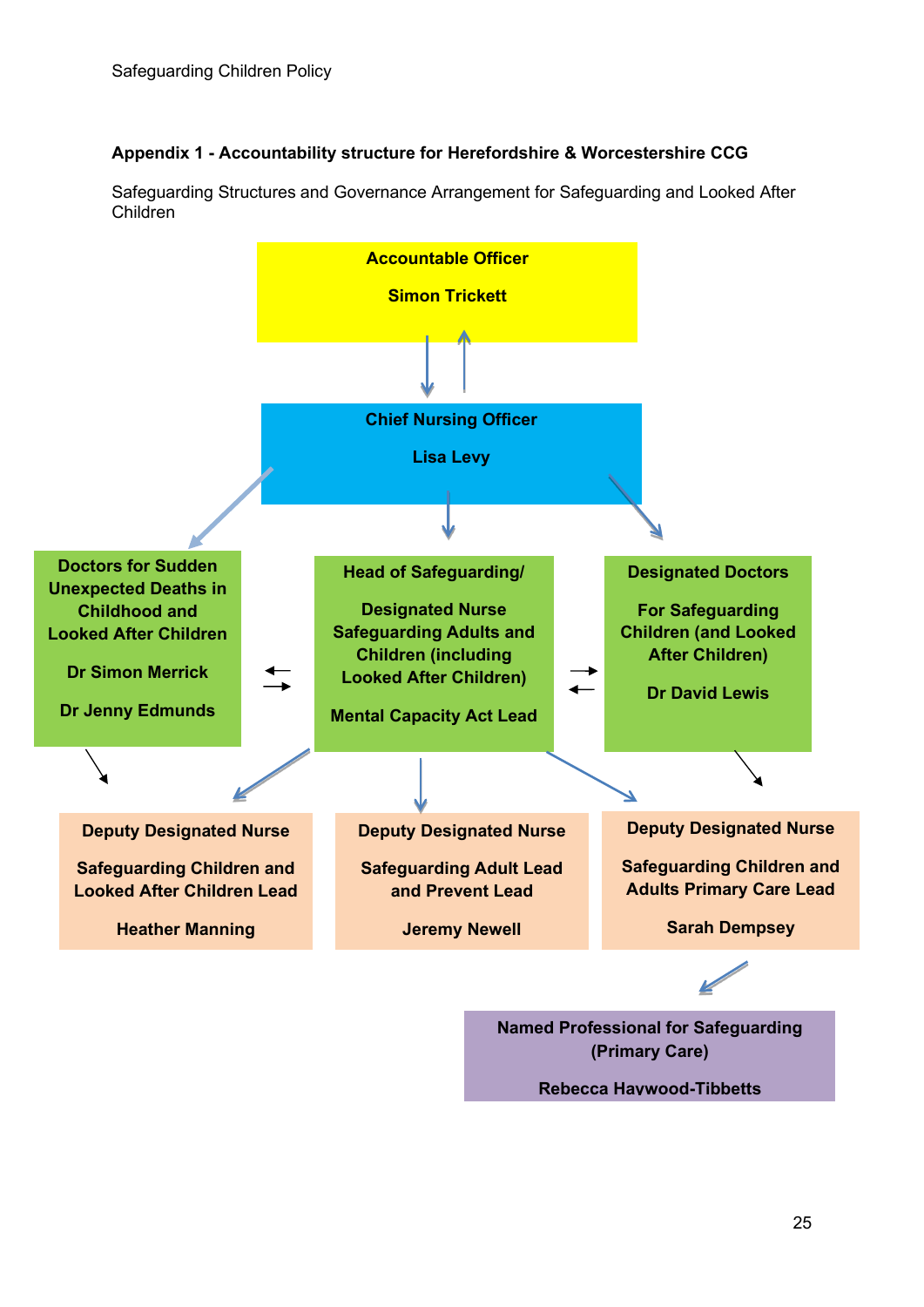

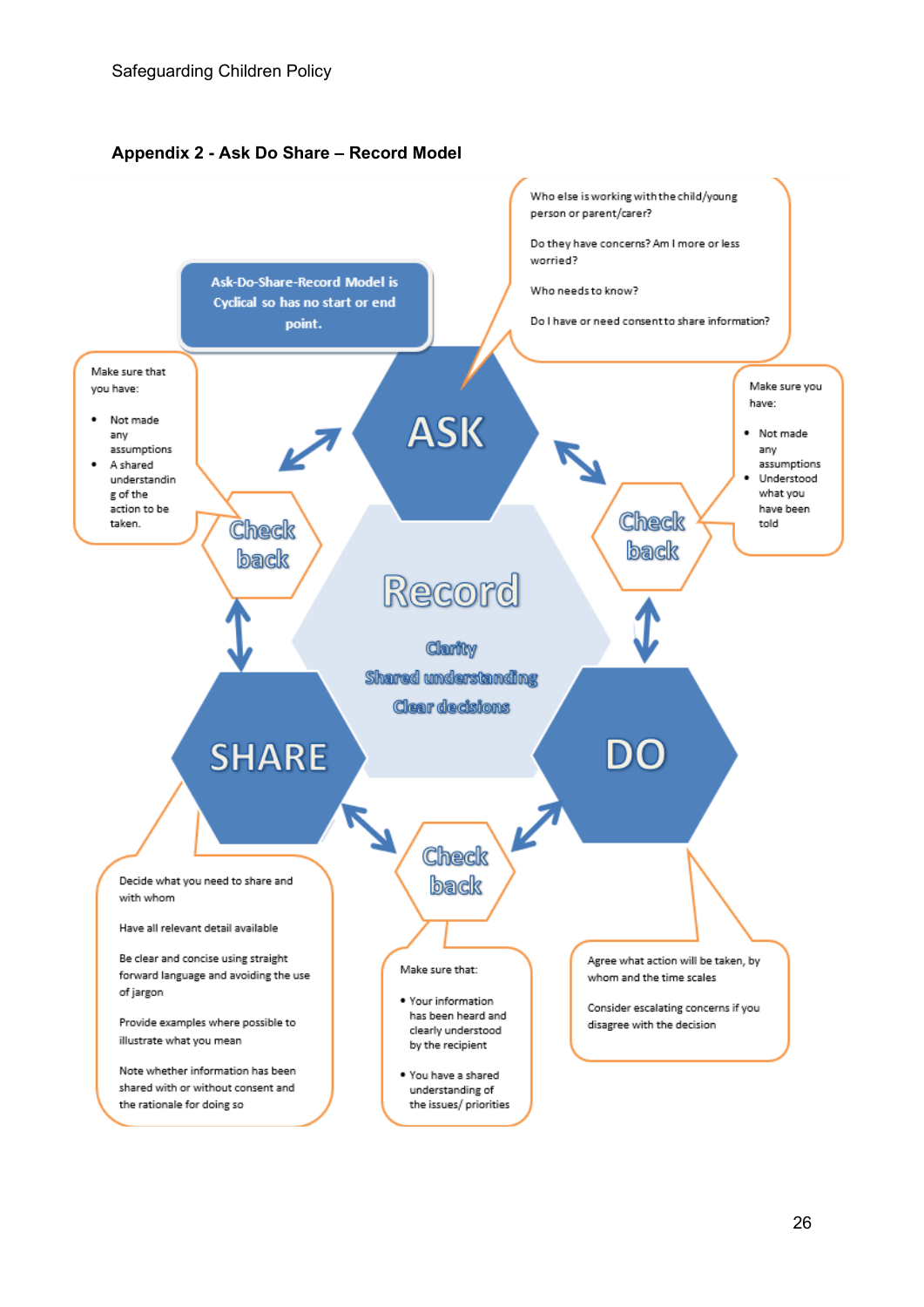|  |  |  | Appendix 3: In the event of Child Safeguarding concerns please contact |
|--|--|--|------------------------------------------------------------------------|
|--|--|--|------------------------------------------------------------------------|

| Herefordshire and Worcestershire CCG (HWCCG) - Children and Adult Safeguarding |                                             |  |  |  |  |
|--------------------------------------------------------------------------------|---------------------------------------------|--|--|--|--|
| <b>Team</b>                                                                    |                                             |  |  |  |  |
|                                                                                |                                             |  |  |  |  |
| <b>Herefordshire and Worcestershire</b>                                        | Hw.safeguarding@nhs.net                     |  |  |  |  |
| <b>CCGs' Safeguarding Team Generic email</b>                                   |                                             |  |  |  |  |
| address:                                                                       |                                             |  |  |  |  |
|                                                                                |                                             |  |  |  |  |
| Ellen Footman                                                                  | 07885 265970                                |  |  |  |  |
| Head of Quality and                                                            | Or 01527 482920                             |  |  |  |  |
| Safeguarding/Designated Nurse                                                  | ellen.footman@nhs.net                       |  |  |  |  |
| <b>Heather Manning</b>                                                         | 07854 415449                                |  |  |  |  |
| Deputy Designated Nurse (Safeguarding                                          | Or 01432 260768                             |  |  |  |  |
| Children & CiC Lead)                                                           | h.manning@nhs.net                           |  |  |  |  |
| Sarah Dempsey                                                                  | 07834 172270                                |  |  |  |  |
| Deputy Designated Nurse (Primary Care                                          | Or 01527 482920                             |  |  |  |  |
| Lead)                                                                          | sarah.dempsey3@nhs.net                      |  |  |  |  |
| Jeremy Newell                                                                  | 07730 029810                                |  |  |  |  |
| Deputy Designated Nurse (Safeguarding                                          | Or 01527 482920                             |  |  |  |  |
| <b>Adults/Prevent Lead)</b>                                                    | jeremynewell@nhs.net                        |  |  |  |  |
| Rebecca Haywood-Tibbetts                                                       | 07976 481413                                |  |  |  |  |
| Named Professional (Primary Care)                                              | Or 01432 383692                             |  |  |  |  |
|                                                                                | rebecca.haywood-tibbetts@nhs.net            |  |  |  |  |
|                                                                                |                                             |  |  |  |  |
| <b>DESIGNATED DOCTORS FOR SAFEGUARDING CHILDREN</b>                            |                                             |  |  |  |  |
| <b>Herefordshire and Worcestershire</b>                                        |                                             |  |  |  |  |
| Dr David Lewis (Designated Doctor for                                          | 07718 118312                                |  |  |  |  |
| Safeguarding Children)                                                         | Office: 01905 681071 (or internal extension |  |  |  |  |
|                                                                                | 51071)                                      |  |  |  |  |
|                                                                                | david.lewis5@nhs.net                        |  |  |  |  |